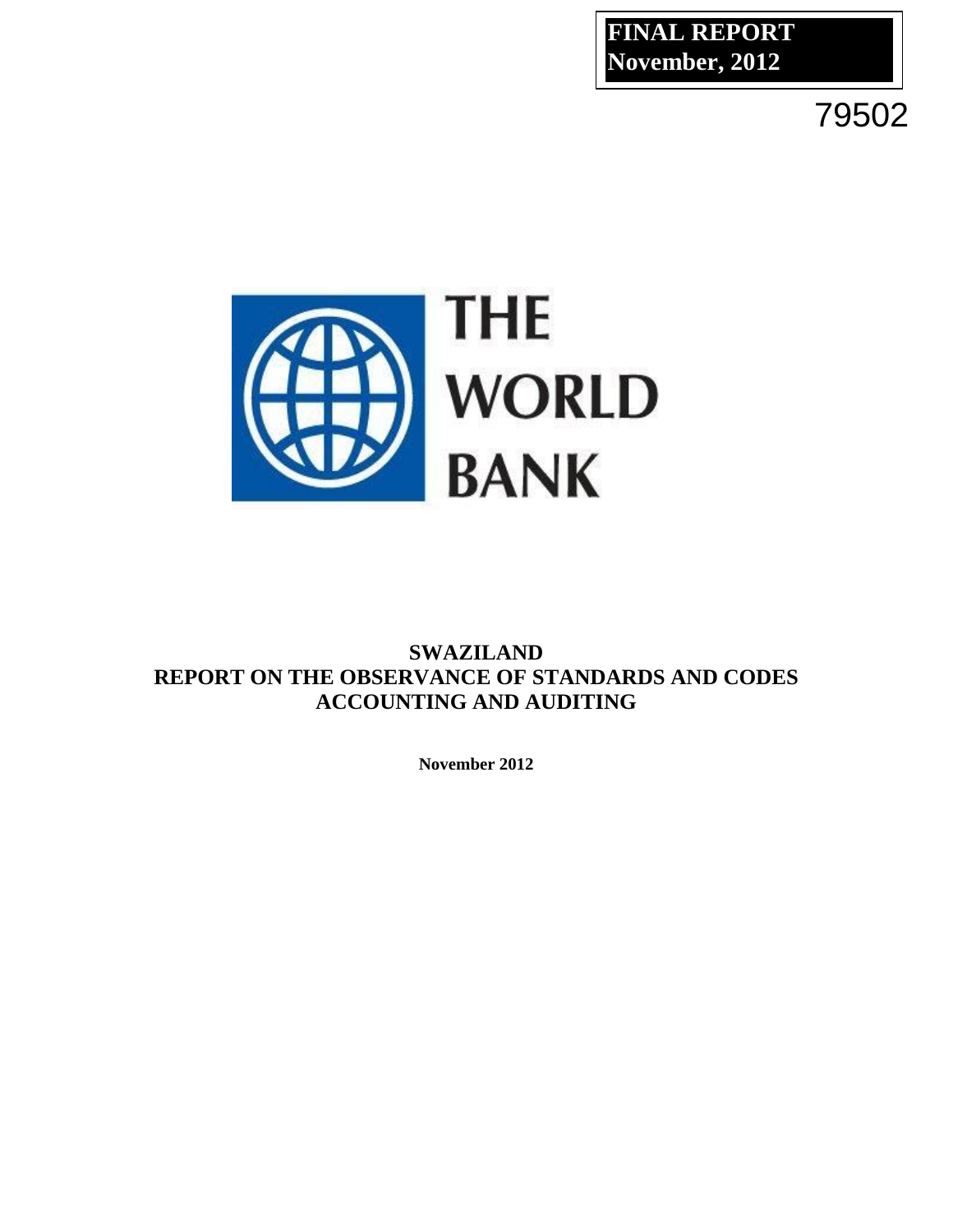# **ACKNOWLEDGMENT**

The World Bank undertook the Report on the Observance of Standards and Codes – Accounting and Auditing (ROSC A&A) review at the request of the Government of Kingdom of Swaziland. The report summarizes the findings and policy recommendations that will contribute in developing a comprehensive reform plan that will strengthen the accountancy and auditing practices in the country with overall aim of contributing to enhance competitiveness and public sector governance.

The review was conducted by a World Bank team comprising Patrick Kabuya (Task Team Leader, Senior Financial Management Specialist, AFTFM); M. Zubaidur Rahman, (Program Manager, OPCFM, and ROSC Team Adviser); and Sonny Mabheju (International Consultant). A special thanks is extended to the peer reviewer team: Phindile Ngwenya (Research Analyst, PREM, CMU); Bernard Agulhas (Chief Executive Officer, Independent Regulatory Board for Auditors); Gert van Der Linde (Lead Financial Management Specialist, AFTFM); Szymon Radziszewicz and Thomas Zimmerman (Senior Technical Managers, Member Body Development, IFAC); and Olivier Basdevant (IMF). The ROSC team acknowledges the guidance provided by Ruth Kagia and Asad Alam (former and current Country Directors, respectively, for Swaziland); Renaud Seligmann (Sector Manager AFTMW); Patricia Mc Kenzie (Sector Manager AFTME), Fily Sissoko (Lead Financial Management Specialist), Claus Pram Astrup (Senior Country Officer); and Mcdonald Benjamin (Country Program Coordinator).

The team also acknowledges the contributions made by the stakeholders who were met during the review (Appendix 1) with special mention of HE Barnabas S. Dlamini, Prime Minister; and Hon. Majozi V. Sithole, Minister of Finance. Support to the team by the Steering Committee and staff at Swaziland Institute of Accountants Secretariat under leadership of Mr. Barnabas Mhlongo is also acknowledged with gratitude.

| Vice President: Makhtar Diop     |                                  |
|----------------------------------|----------------------------------|
| Country Director: Asad Alam      |                                  |
|                                  | Sector Manager: Renaud Seligmann |
| Task Team Leader: Patrick Kabuya |                                  |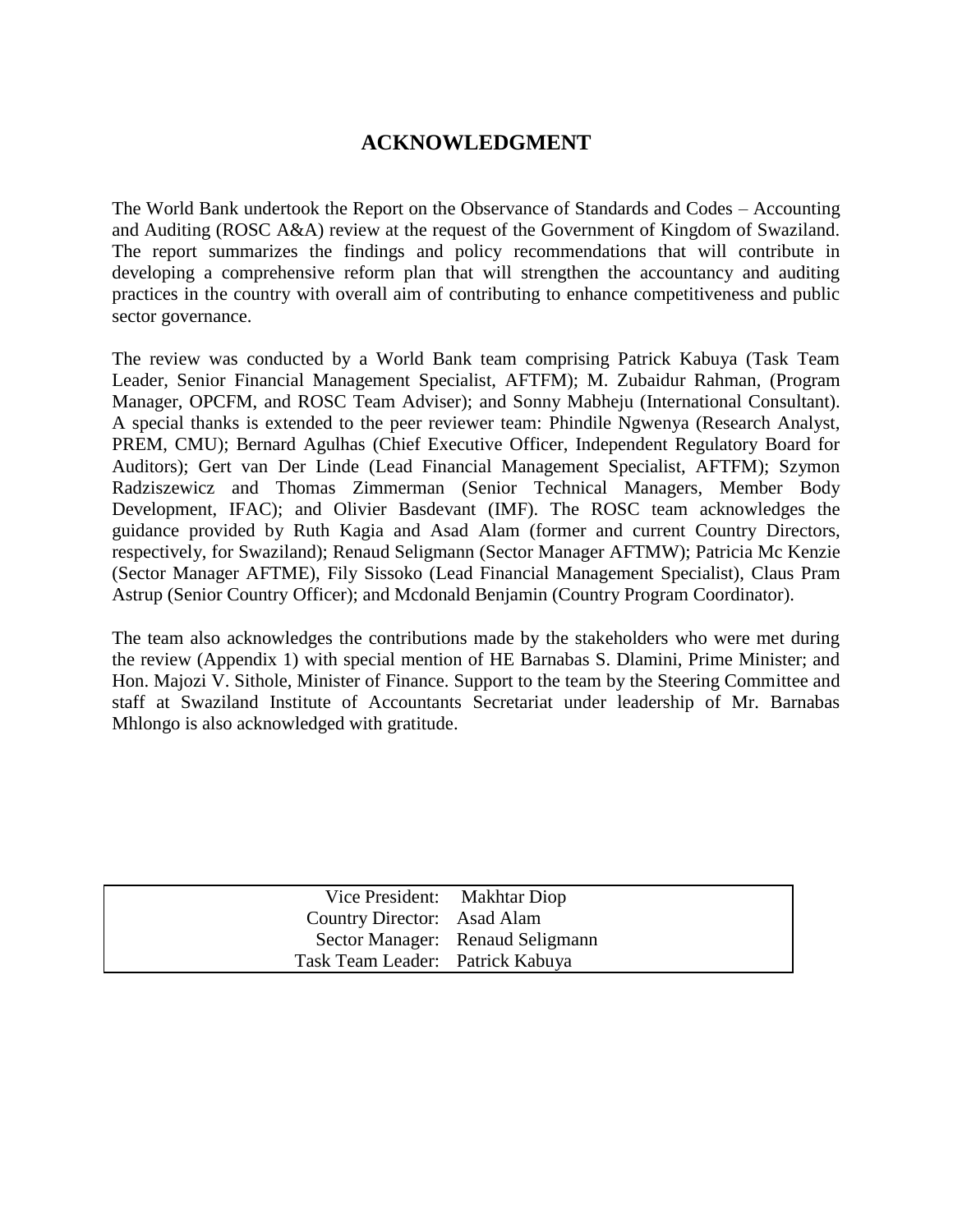## **TABLE OF CONTENTS**

| Description     | Page No                                                       |  |
|-----------------|---------------------------------------------------------------|--|
|                 |                                                               |  |
|                 |                                                               |  |
| I.              |                                                               |  |
|                 |                                                               |  |
| A.              |                                                               |  |
| <b>B.</b>       |                                                               |  |
| $\mathcal{C}$ . |                                                               |  |
| D.              |                                                               |  |
| E.              |                                                               |  |
|                 | <b>III. ACCOUNTING STANDARDS AS DESIGNED AND PRACTICED 15</b> |  |
|                 | IV. AUDITING STANDARDS AS DESIGNED AND PRACTICED 16           |  |
|                 | V. PERCEPTIONS ON THE QUALITY OF FINANCIAL REPORTING  17      |  |
|                 |                                                               |  |
|                 |                                                               |  |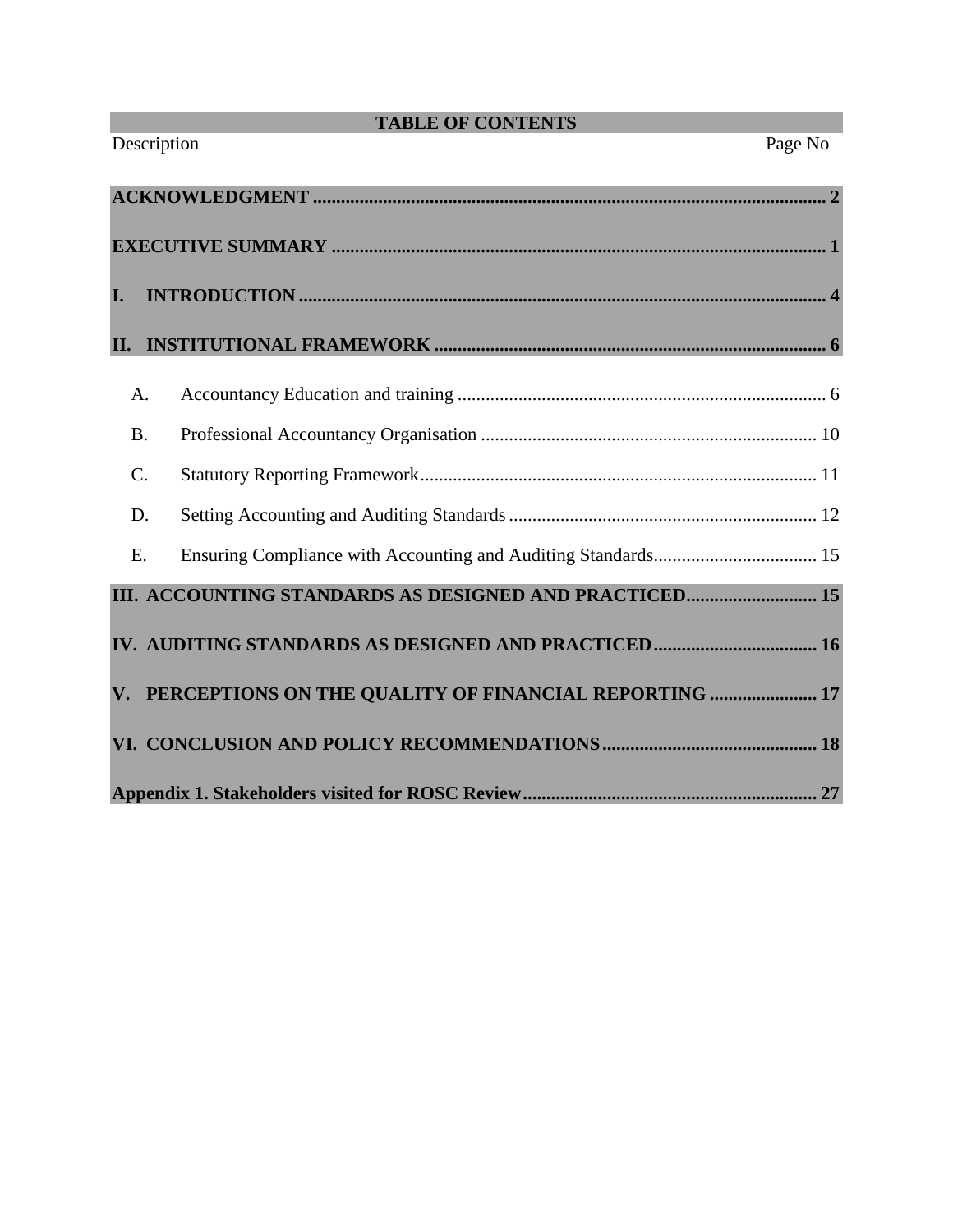# **ABBREVIATIONS AND ACRONYMS**

| A&A          | Accounting & Auditing                                     |
|--------------|-----------------------------------------------------------|
| <b>AAT</b>   | <b>Association of Accounting Technicians</b>              |
| <b>ACCA</b>  | <b>Association of Certified Chartered Accountants</b>     |
| <b>BCom</b>  | Bachelor of Commerce (degree)                             |
| <b>CPD</b>   | Continuing professional development                       |
| Ε            | Emalangeni (Currency of Swaziland)                        |
| <b>GDP</b>   | <b>Gross Domestic Product</b>                             |
| <b>IAASB</b> | International Auditing and Assurance Standards Board      |
| <b>IAESB</b> | <b>International Accounting Education Standards Board</b> |
| <b>IAS</b>   | <b>International Accounting Standard</b>                  |
| <b>IASB</b>  | <b>International Accounting Standards Board</b>           |
| <b>IFAC</b>  | <b>International Federation of Accountants</b>            |
| <b>IFRS</b>  | <b>International Financial Reporting Standard</b>         |
| <b>IMF</b>   | <b>International Monetary Fund</b>                        |
| <b>IPSAS</b> | <b>International Public Sector Accounting Standard</b>    |
| <b>ISA</b>   | <b>International Standards on Auditing</b>                |
| <b>KPMG</b>  | Klynveld Peat Marwick Goerdeler                           |
| PwC          | <b>Pricewaterhouse Coopers</b>                            |
| <b>ROSC</b>  | Report on the Observance of Standards and Codes           |
| <b>SACU</b>  | South African Customs Union                               |
| <b>SAICA</b> | South African Institute of Chartered Accountants          |
| <b>SIA</b>   | <b>Swaziland Institute of Accountants</b>                 |
| <b>SME</b>   | Small and medium-size enterprise                          |
| <b>SMO</b>   | <b>Statement of Membership Obligations</b>                |
|              |                                                           |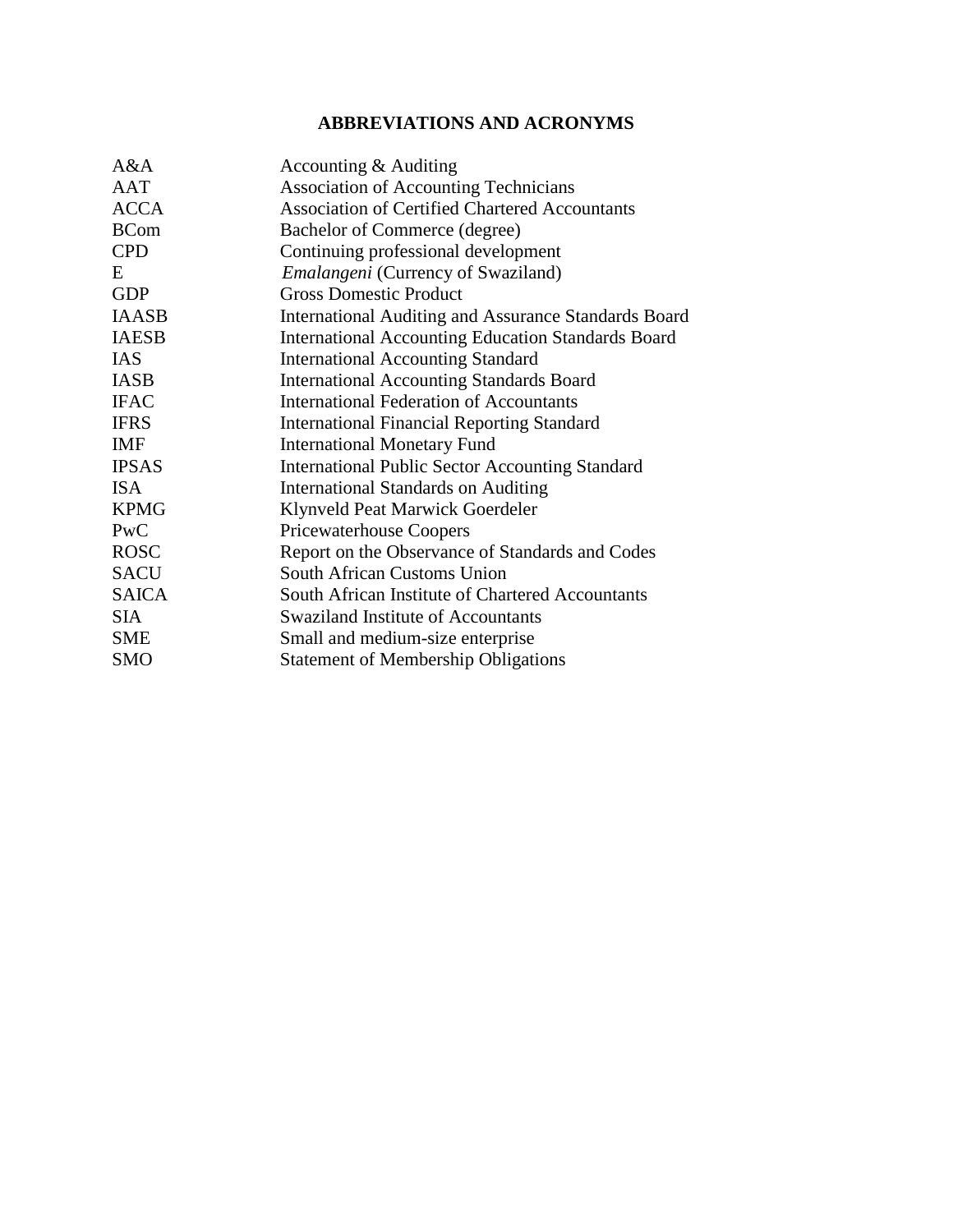#### **EXECUTIVE SUMMARY**

1. The main purpose of the Report on the Observance of Standards and Codes, Accounting and Auditing (ROSC A&A) review exercise, conducted at the request of the Government of the Kingdom of Swaziland, is to propose policy recommendations that will strengthen institutional framework that underpins accounting and auditing practices in the country. Implementation of the policy recommendations will enhance the quality of financial reporting for corporations  $\frac{a}{b}$ key pillar that contributes to enhancing the business environment and advancement of governance and financial accountability in both the private and public sector entities.

2. **Swaziland has made progress in putting in place appropriate financial reporting infrastructure.** There is a regulatory framework that stipulates financial reporting requirements for different types of companies. The country has adopted relevant accounting, auditing, and professional ethics standards that are aimed at producing quality financial reports. There are a number of regulators (the Central Bank of Swaziland, Swaziland Stock Exchange, Insurance and Retirement Fund Regulator, Public Enterprise and Auditor General) that make efforts to monitor compliance with these standards. In addition, the Swaziland Institute of Accountants (SIA), the country's professional accountancy organization, has a legislative mandate to contribute to education and training of accountants and to register qualified accountants as its members. In turn, the SIA regulates and supports these members to attain and retain professional competencies.

3. **In the course of the A&A review, the ROSC team identified areas that require institutional improvement.** These include the following:

- *The number of qualified accountants and especially audit practitioners available in the country is relatively low in comparison with the current demand estimated to be 600 professional accountants and 4,100 technicians.* There are 185 technicians and 84 chartered accountants of which only 19 are auditors serving in 11 audit firms. The low numbers are attributed to the following reasons: (a) Too few suitably equipped accountancy training institutions that limits access to study for accountancy qualification and inadequate quality of training provided in these institutions. (b) The quality of the Bachelor of Commerce (BCom) qualification at the University of Swaziland is in need of resurgence; graduates from the program require 4 additional years to qualify as South Africa chartered accountants (one of the qualifications offered in Swaziland) when compared with those graduates qualifying in a similar degree in other accredited South African universities. (c) Only 3 candidates have passed conversion exams since 2007 and hence admitted as auditors. And (d) there are limited opportunities for practical training for prospective chartered accountants since only 11 audit firms are allowed to offer practical training in Swaziland.
- *Swaziland Institute of Accountants has limited financial and human resources.* With only an executive director and two administrative assistants and limited financial resources mainly from membership subscriptions, the SIA lacks the ability to offer value (services and products) to members and the public.
- *The Companies Act allows some private limited companies (outside the regulated sectors) to choose not to have an auditor and/or produce financial statements for the annual*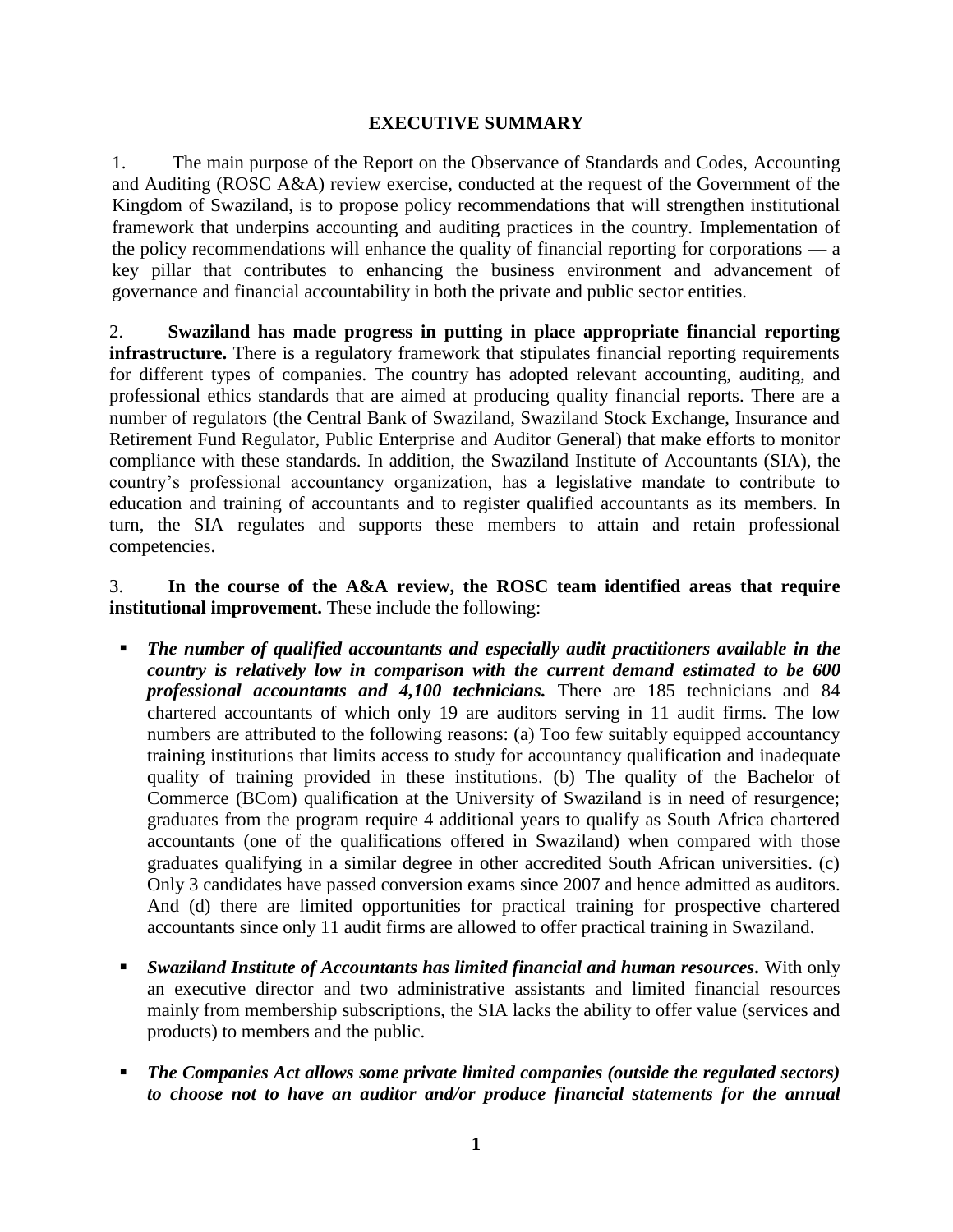*general meeting*. This is so even if the companies have the profile of a public interest entity, a term not legally defined yet. In addition, the Act does not specify the institution responsible for setting accounting and auditing standards.

- *A low level of compliance with standards is attributed to the limited number of accountants in the country and minimal level of implementation support offered to the preparers and auditors.* The result is an increased reliance on auditors who are then involved in both preparation and subsequent audit of the financial statements — a situation that threatens auditor independence.
- *There are weak monitoring and enforcement mechanisms for compliance with accounting and auditing standards.* The regulators do not have IFRS experts, which impacts on their ability to monitor compliance with the standards. As a result, no company, accountant, or auditor has ever been sanctioned because of noncompliance with the standards.
- *There is effectively a dual market, whereby the two large audit firms, KPMG and PwC, offer better hiring packages to staff, are perceived to provide better services to clients and command higher fees*. By contrast, the nine other firms in Swaziland are trapped in a low equilibrium characterized by low trust in financial statements, lower fees and lower levels of compensation for staff. These nine firms require concerted support to move up in terms of quality, trust, fees and staff compensation.

4. **The ROSC team has proposed principle-based policy recommendations to address the identified weaknesses with overall aim of improving the quality of financial reporting in the country.** The key proposed policy recommendations include:

- (a) *Establish a college of accountants to train more professional and technical accountants required to serve the economy***.** The SIA in partnership with the Government, private sector, professional accountancy organizations (like ACCA, SAICA, and AAT that offer qualification in Swaziland), and development partners should champion establishment of the college, possibly within an existing institution and modeled as a private–public partnership. The proposed college, with adequately qualified lecturers and training materials and equipments, would contribute in increasing access opportunities to prospective accountants and also offer high-quality training.The ultimate objective would be to increase the number of qualified accountants required to serve both the public and private sector: demand estimated at 600 professional accountants and 4,100 technicians. The country should consider the benefits and process of establishing and running such a college by learning from the experiences of Botswana, Lesotho, and Zambia – countries that operate well-established and successful colleges of accountants.
- (b) *Strengthen the BCom degree qualification in the University of Swaziland*. The University should enter into a twinning arrangement with another regional university for revising and accrediting the BCom degree curriculum and also offer capacity building to lecturers, which might include secondment and training opportunities in other countries.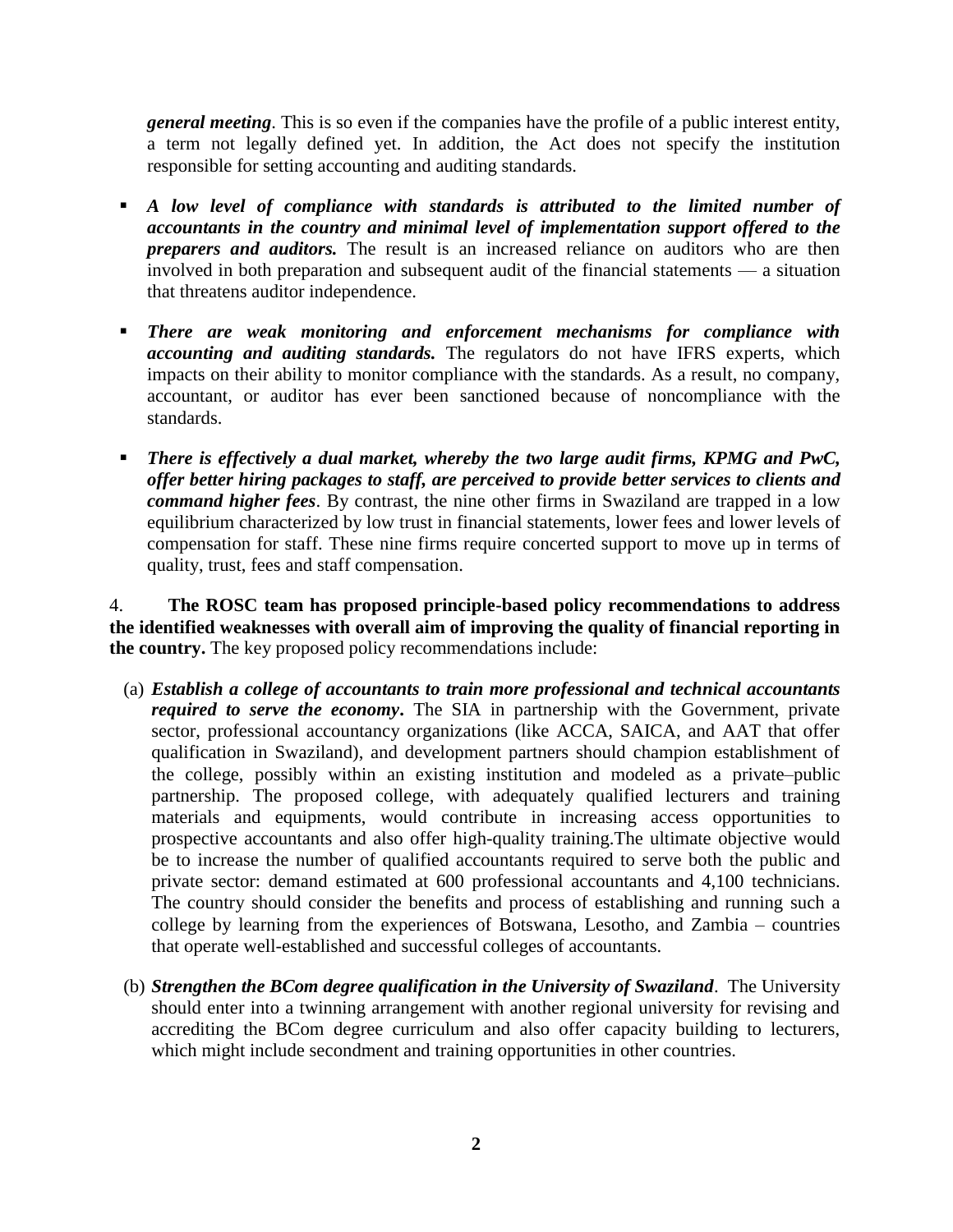- (c) *Extend practical training offices beyond audit firms and develop practical training policies.* Other institutions and companies, in addition to audit firms, should be allowed to offer practical training in order to increase overall opportunities in the country. The opportunity should be extended to include the Swaziland Revenue Authority, the Office of the Auditor-General, ministries and departments, public enterprises and private sector companies (e.g., banks and non-banking financial institutions). Currently, 60-70 candidates graduate with a BCom degree from the University of Swaziland, and the practical training opportunities in the 11 audit firms is considered to be inadequate. The SIA should develop policies to govern the accreditation process of training offices and their officers, and also requirements for administering the training contracts.
- (d) *Strengthen SIA.* The SIA Council should develop and implement a 5-year strategy focused on fulfilling its legal mandate and IFAC Statement of Membership Obligations (SMOs). The governance structures — council and committees — should be reviewed and strengthened. An appropriate secretariat staffing structure, including technical and monitoring units, should be designed and capacitated especially to implement the proposed strategy. Initially, the focus should be on strengthening committees which should undertake the Institute roles before recruiting and developing appropriate staff. The SIA should offer services and products to the members and public, especially to support them in compliance with the standards. Specific focus should be on support to the small and medium-size practice firms. Funding models to achieve financial sustainability should be designed.
- (e) *Revise the Companies Act.* Revision to the Companies Act should establish a standardssetter that sets accounting and auditing standards and determines the applicable accounting standards by different categories of companies in the country. The Companies Act should specify the institution that monitors compliance with the standards. Also, the Act should require all public interest companies - a terms that should be defined in the Act - to be audited.
- (f) *Strengthen monitoring and enforcement.* The SIA should establish a monitoring and enforcement unit. The Institute should partner with a recognized professional body to develop skills of experts and tools and methodology necessary to conduct reviews of audit quality and financial statement. The developed expertise would initially support all regulators through a memorandum of understanding and assist in developing more expertise.

5. **The Government should develop a country action plan to implement the policy recommendations.** The Steering Committee and the World Bank should support the Government in preparing the plan. The activities in the plan should be prioritized on the basis of capacity and resource availability.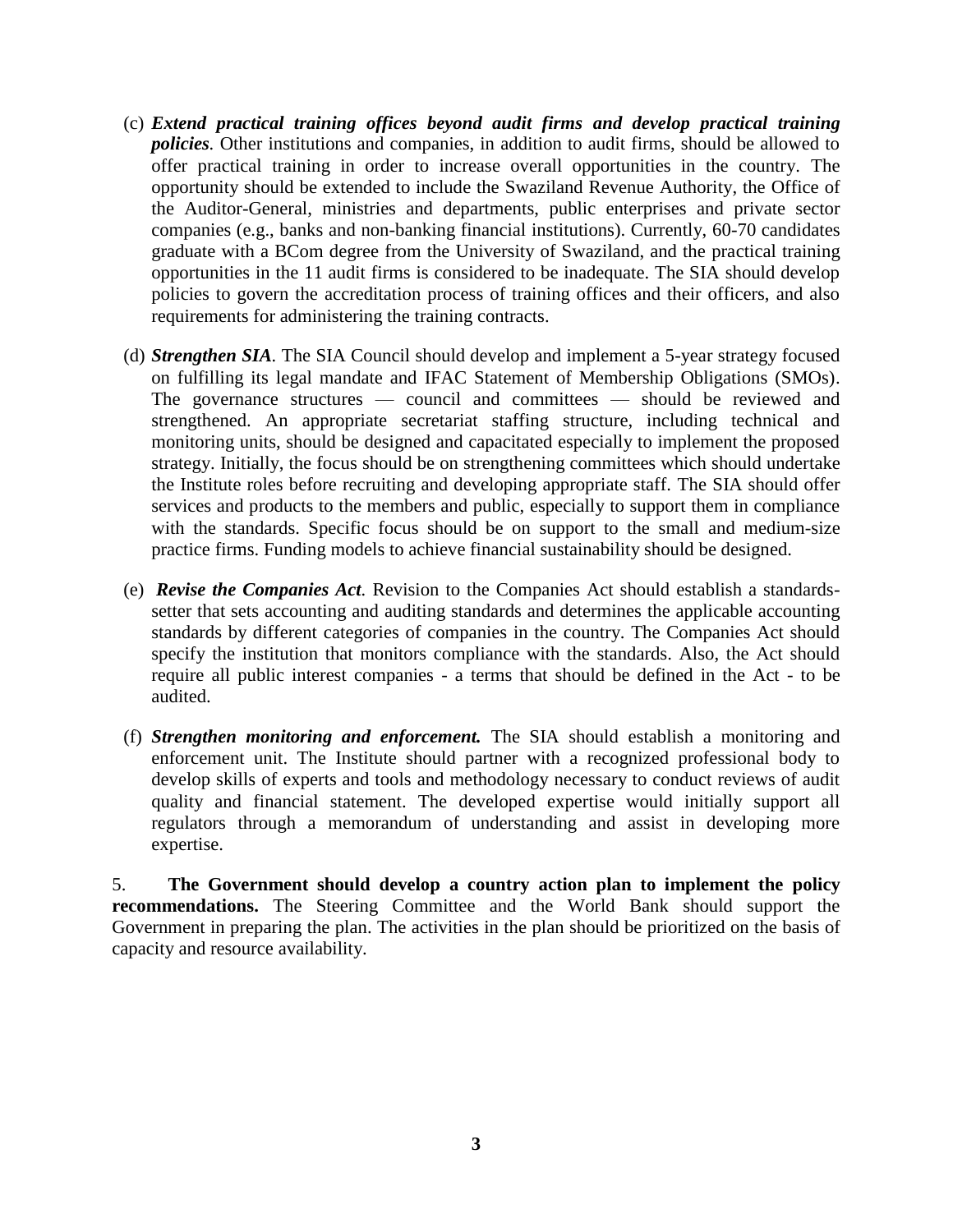#### **I. INTRODUCTION**

1.1 The Report on Observance of Standards and Codes, Accounting and Auditing (ROSC A&A), requested by the Government of the Kingdom of Swaziland, contributes to development of a comprehensive plan that will strengthen the institutional framework that underpins accounting and auditing practices in the country. ROSC A&A program is a part of the joint World Bank-IMF initiative on assisting member countries to strengthen their financial system by improving capacity to comply with important internationally recognized standards and codes. The initiative covers twelve areas that relate to (a) policy transparency; (b) financial sector regulation and supervision, - Financial Sector Assessment Program (FSAP); and (c) market integrity. ROSC A&A relate to market integrity and specifically reviews and makes recommendations for strengthening the framework for education and training for accountants, the capacity and services of a professional accountancy organization, regulatory framework governing accounting and auditing practices, the applicable accounting auditing and ethics standards and the extent of their implementation, and the regulatory institutions and mechanism for monitoring and enforcing compliance with the standards.

#### **A. Objective of the Review**

1.2 **The 2012 ROSC A&A review is aimed at contributing to the achievement of two development objectives in Swaziland: (a) making its business environment more conducive to private investment and (b) advancing governance and financial accountability in both the private and public sector entities.** The objectives form part of the Swaziland Economic Recovery Strategy, which was issued in 2011, aiming to accelerate inclusive and sustainable economic growth. The strengthened institutional framework will specifically contribute to improving quality of corporate and public enterprise financial reporting, in accordance with international accounting and auditing standards — a key contributor to improving country competitiveness, investor confidence, and ultimately economic growth. In addition, it will support the development of professional accountants who will serve and advance good governance in both private and public sector.

1.3 **The objectives of the ROSC A&A review align with the World Bank's Interim**  Strategy Note for improving governances and increasing competitiveness.<sup>1</sup> The Interim Strategy Note for Swaziland identifies three key areas for providing support to the Government: (a) fighting HIV/AIDS; (b) improving governance; and (c) increasing competitiveness. With focus on the latter two areas, strong institutions with attendant effect on high-quality accounting and auditing practices can significantly improve governance in both public and private sectors of the economy and enhance competitiveness in the market place.

## **B. Country Context**

1.4 **The Kingdom of Swaziland is a small land locked lower middle-income country bordering South Africa and Mozambique**. Small size, constrained human capacity, and vulnerability to external economies, especially South Africa, define everyday realities in

<sup>&</sup>lt;sup>1</sup> Interim Strategy Note (2008-2010) for Swaziland:<http://go.worldbank.org/5XUKCEC850>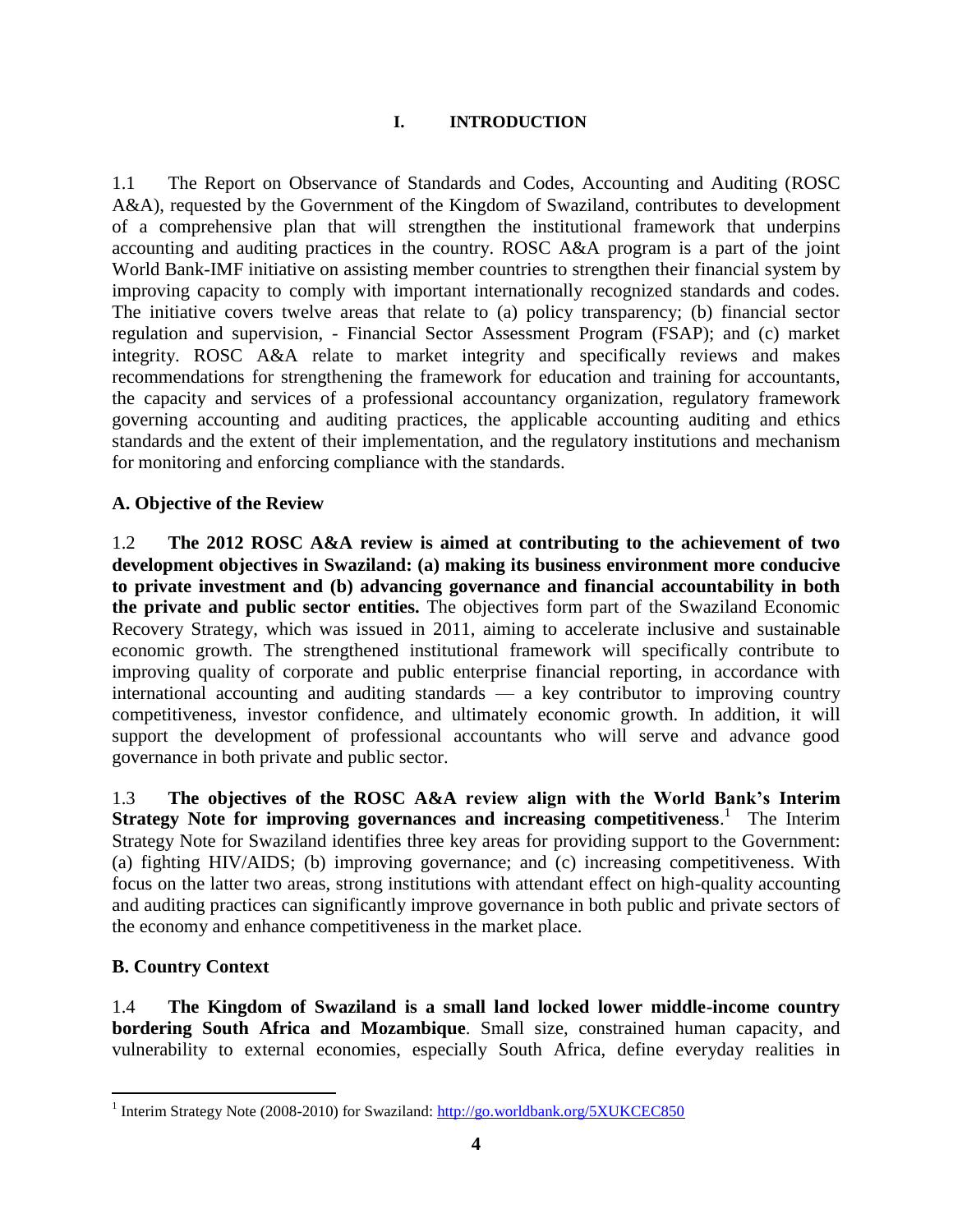Swaziland. It has a population of about 1 million people<sup>2</sup> and a land area of 17,000 square kilometers organized in 4 regions. One-third of the population resides in two larger metropolitan areas (Manzini and Mbabane, the capital) and is sustained by manufacturing and services. The remaining two-thirds of the population live in rural areas and derive a significant part of their income from farming activities. The proportion of the population of Swaziland defined as poor dropped from 69.0 percent in 2000 to 63.0 percent in 2009. 3 Poverty in Swaziland has remained a disproportionately rural phenomenon: 89 percent of poor individuals are living in rural areas.

1.5 **Swaziland's prospects for growth are expected to remain subdued in 2012 mainly due to the effects of the government cash-flow problems, which will negatively affect sectors that are closely linked to the government sector.** After averaging 2.9 percent during 2004-2008, economic growth in Swaziland dropped significantly from 2009 to 2011, mainly due to the impact of the global economic downturn on export-oriented sectors<sup>4</sup> and a fall in revenue in the South African Customs Union (SACU). 5 The IMF estimates real GDP growth was 0.3 percent in 2011 compared with 2.0 percent in 2010. 6 The Government is motivated to further improve the investment climate and ease of doing business in Swaziland.<sup>7</sup> Assuring robust and high-quality accounting, auditing, and financial reporting practices in the country will facilitate private sector development.

## **C. Methodology and Structure of the Review**

1.6 The ROSC A&A focuses on the institutional framework regulating the accounting and auditing practices, and the comparability of national accounting and auditing practices with international standards and best practice, using International Financial Reporting Standards  $(IFRS)^8$  and International Standards on Auditing  $(ISA)^9$  as benchmarks. It evaluates the effectiveness of enforcement mechanisms for ensuring compliance with applicable standards and codes. An overview of the ROSC A&A Program, including rationale and detailed methodology, is available at [http://www.worldbank.org/ifa/rosc\\_aa.html.](http://www.worldbank.org/ifa/rosc_aa.html)

1.7 **The Swaziland ROSC A&A review, conducted January 2012 to June 2012, involved a multi-layered assessment.** The information and data used for the review was gathered from reviewing accountancy profession-related documents and conducting diagnostic questionnaires, and interviews with many stakeholders from Government, regulatory bodies, accounting and

<sup>&</sup>lt;sup>2</sup> Its indigenous population is homogenous (made up of one tribe).

<sup>&</sup>lt;sup>3</sup> The computed poverty line in constant terms of January 2010 is E461(Estimate US\$ 61.5) per month per equivalent adult. The food poverty line or extreme poverty line is set at E215 (Estimate US\$ 28.7) per month per equivalent adult (for a 2,100 kilocalorie daily diet). Used an exchange rate of E 7.5 = 1 US\$ - Average rate

<sup>&</sup>lt;sup>4</sup> Volumes of exports and export earnings declined because of reduced global demand and declining commodity prices in world markets. The main natural resources of the country are, coal, quarry stone, timber, and talc.<br><sup>5</sup> SACU consists of Botswana, Lesotho, Namibia, South Africa, and Swaziland. Its primary goal is to promoto

economic development through regional coordination of trade: [http://www.sacu.int/index.php.](http://www.sacu.int/index.php) 

 $6$  The Government estimates that economic growth in 2011 slowed to 1.3%.

<sup>7</sup> The World Bank/IMF "Doing Business 2011" assessment rated Swaziland at 118 out of 183 countries on ease of doing business.

<sup>&</sup>lt;sup>8</sup> IFRS refer to all standards and related interpretations issued by the International Accounting Standards Board (IASB), and the International Accounting Standards (IAS) and related interpretations issued by its predecessor, the International Accounting Standards Committee

<sup>&</sup>lt;sup>9</sup> ISA are issued by the International Auditing and Assurance Standards Board (IAASB) within the International Federation of Accountants (IFAC).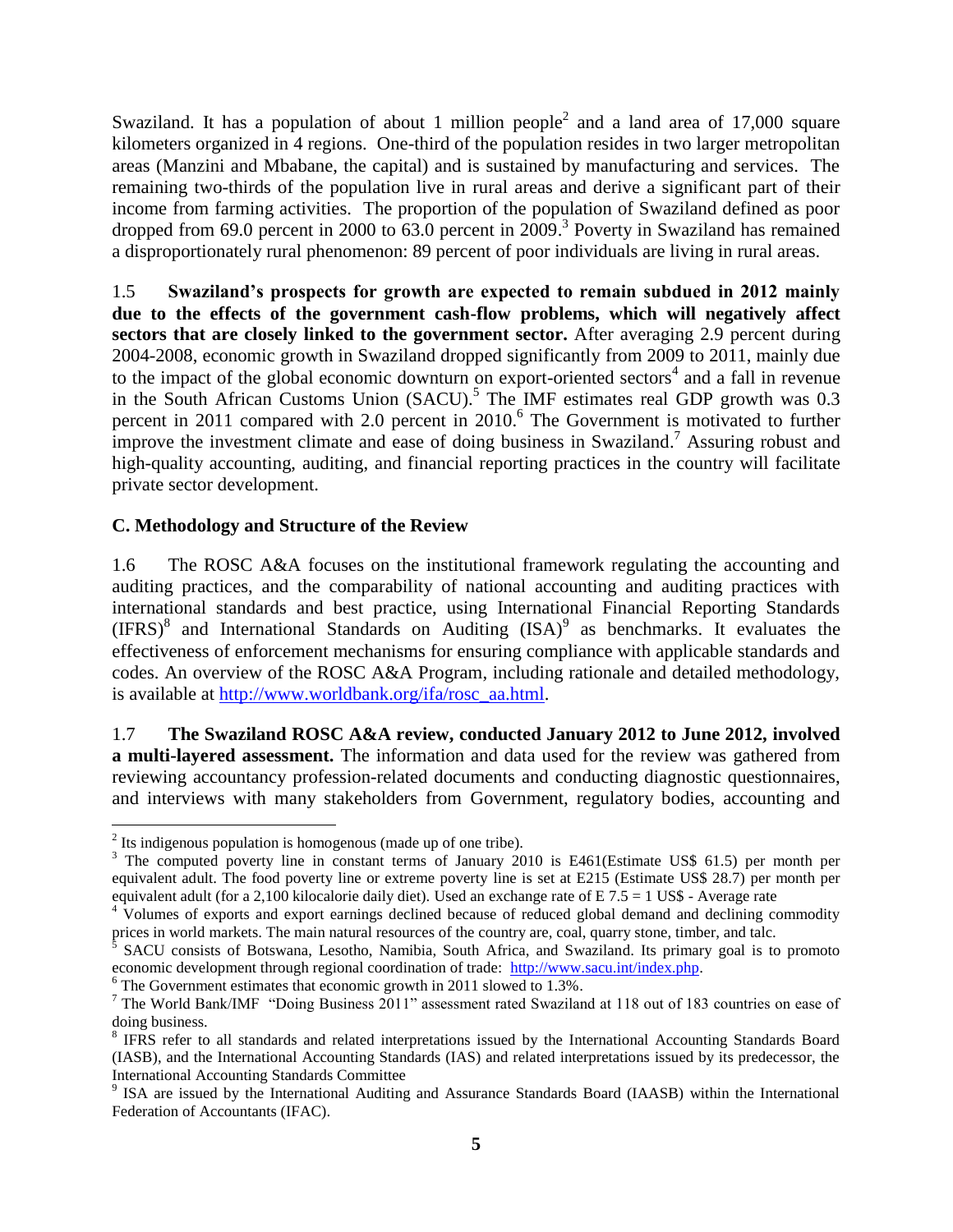auditing firms, banks, insurance companies, state-owned enterprises, small and medium-size enterprises, and academia. Appendix 1 provides a list of individuals visited for the review. The ROSC A&A review focused on the financial reporting in different economic sectors, which include the following:

- (a) Financial institutions: 4 banks,  $^{10}$  1 building society, and 4 non-bank institutions (excluding insurance companies and pension funds).
- (b) 6 listed companies, which have low trade volumes (total trade value in 2011 was US\$138,500 (or E1,038,995).
- (c) 10 insurance companies and 66 pension funds.
- (d) Public enterprises: There are 55 public enterprises, <sup>11</sup> which constitute a significant sector of the economy as evidenced by E5 billion (estimate US\$ 667m) worth of assets $^{12}$  under the management of public enterprises spanning across all sectors of the economy. Board of Directors is responsible of overall governance of PEs.
- (e) Small and medium-size enterprises (SMEs), which are major drivers of economic growth and employment creation. As at January 31, 2012, there were 31,004 private companies (only 2,246 are active), 1,357 public companies, and 510 non-profit organizations registered with Registrar of Companies.<sup>13</sup>

## **II. INSTITUTIONAL FRAMEWORK**

2.1 This section evaluates the institutional framework that underpins the accountancy profession in Swaziland. A strong institutional framework sets the stage for a robust financial reporting regime, necessary to support the growth agenda set by the Government of Swaziland.

## **A. Accountancy Education and training**

2.2 A sound education and training system (from pre-qualification to post-qualification) producing well-trained accountants and auditors is one of the major factors that support reliable accounting, auditing and financial reporting practices.

2.3 **There are two types of professional accountants — the only accepted membership categories by Swaziland Institute of Accounts (SIA**). They acquire their qualification through a combination of professional examinations and practical experience.

 *Registered accountants (Swaziland).* The Accountants' Act permits Swaziland residents to be registered accountants if they have passed the examination prescribed by the SIA Council and have acquired Council-approved practical experience. Currently such requirements are satisfied by (a) passing the AAT technician stage 4, plus 3-years proven work experience; or

 $\overline{a}$  $10$  Three of the banks are subsidiaries of South African banks with the Government of Swaziland holding minority interest in 2 of them. The  $4<sup>th</sup>$  bank is state owned.

 $11$  Category A: 40 public enterprises, which are 100% Government owned and 15 public enterprises in which Government has minority interest. Data from Ministry of Finance, Public Enterprises Unit.<br><sup>12</sup> Figure from 2011 Budget Speech by the Minister of Finance.

<sup>&</sup>lt;sup>13</sup> Figures from Registrar of Companies.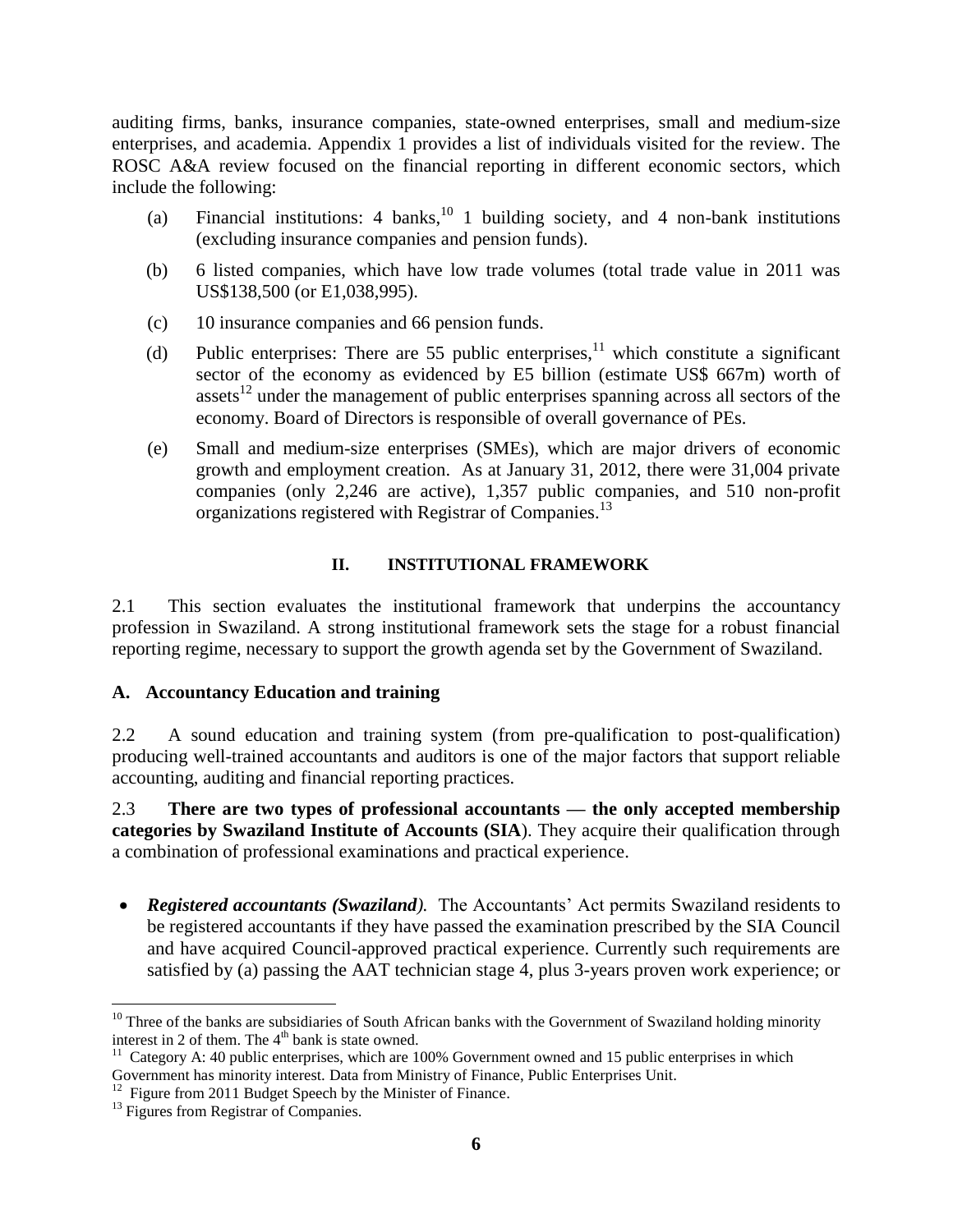(b) earning a Bachelor of Commerce (BCom in accounting) degree from the University of Swaziland, plus 3-years proven work experience, or (c) earning a Bachelors of Accounting (BAcc) or BCom degree with 3 years of accounting courses from Council - approved universities, plus 3-years work experience. Currently, there are 185 registered accountants in Swaziland.

• *Chartered accountants (Swaziland)*. Attaining chartered accountant level is achieved by (a) passing the final (professional) ACCA examinations, plus 5 years as articled clerk under an approved accounting training contract (this requirement is reduced to 3 years if the applicant holds a degree in accounting), or (b) holding membership in good standing of another IFAC-affiliated institute of chartered or certified accountants. The South African Institute of Chartered Accountants (SAICA) qualification model is commonly followed in Swaziland. Currently, there are 84 chartered accountants in Swaziland. Out of this total, 19 are practicing auditors in 11 audit firms,  $14$  which include 2 of the big-4 global network firms.

There is no confirmed data on number of candidates currently studying for the registered or chartered accountant qualification; students register either directly with SIA or the foreign professional body offering the qualification.

2.4 **The Accountants Act requires chartered accountants to pass the conversion exams in order to be eligible for an audit practicing certificate.** The conversion exam requirement is applicable for all chartered accountants who qualify under foreign accountancy qualifications and are Swaziland residents. Only Swaziland residents are eligible to take this examination. Currently, based on the SIA statistics, there are 84 qualified chartered accountants, of which only 19 have successfully passed the conversion exams.<sup>15</sup> The conversion examination covers Swaziland taxation, company law, insolvency, and administration of estates. The examination is set and marked by the University of Swaziland and moderated by SIA members in public practice. There is limited support mechanism for candidates taking the conversion exams: no instruction or study packs are provided to candidates to assist in preparing for the exams. There is a public perception that the conversion process lacks transparency and that there is a cap on the number of chartered accountants who can be auditors in the country. This perception negatively impacts on the number of candidates interested to sit for the exam. Some stakeholders have questioned the content of the conversion exam and suggested that the focus should only be on tax and company law.

2.5 **In addition to the needed improvement in the quality of accountancy education, there are only a limited number of credible institutions offering accountancy qualification training.** The main institutions offering accountancy training include Institute of Development Management, Swaziland College of Accountants, Oxford University, and Workers College. The quality of accountancy training offered by these institutions is considered to be inadequate. They have limited number of suitably qualified lecturers,  $16$  and training is only offered on few required subjects. The fees are considered to be exorbitant. There is currently no existing requirement for

 $14$  At the time of writing this report, 1 firm had 4 partners, 4 had 2 partners each, and the rest were sole practitioners.

<sup>&</sup>lt;sup>15</sup> From 2007 to 2012 only 3 candidates passed the examination and on the average 3 candidates write the examination per year.

<sup>&</sup>lt;sup>16</sup> Confirmed by lecturers at Institute of Development Management (IDM) and the University of Swaziland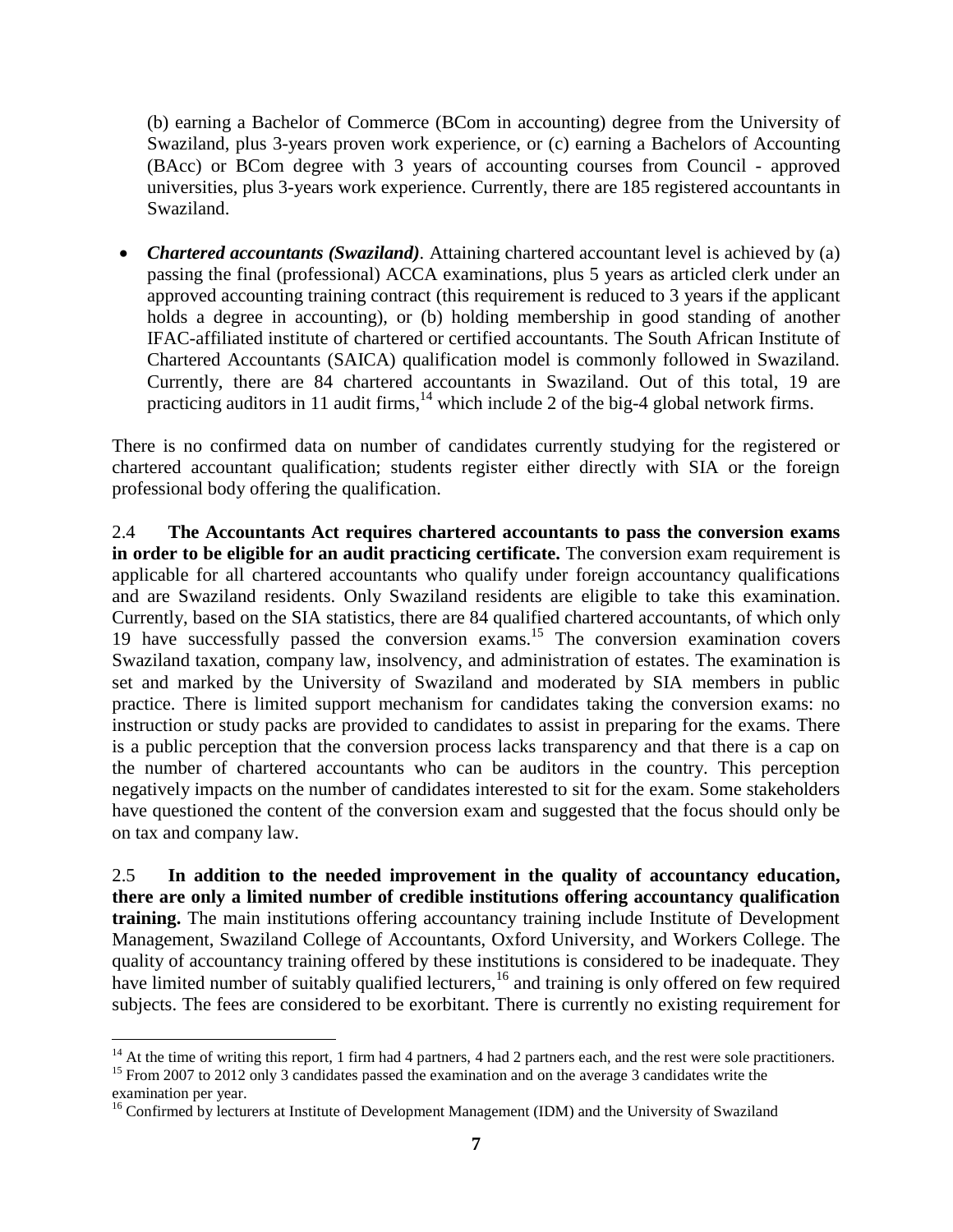these institutions to be accredited for offering the accountancy training. The SIA has no influence on the accountancy curriculums at these training institutions.

2.6 **A BCom graduate from the University of Swaziland requires 4 additional years to qualify under the SAICA qualification model than would a graduate from a South Africa university.** This indicates that the accountancy curriculum at the University of Swaziland where 60-70 students graduate with a BCom degree per year — requires improvement. Similarly, there is minimal influence by the stakeholders on the University of Swaziland academic and research programs.

2.7 **Overall, the quality of education negatively impacts on the number of qualifying students (low-pass rates) and limits the number of students who can study to be accountants (access limitations).** The country is hence not able to meet the current demand for an estimated 600 professional accountants and 4,100 technicians required to serve both public and private sector in the country (Table 1). A 2011 World Bank report highlights similar challenges that impact on technical, vocational, and higher education institutions in Swaziland: namely, lack of policy framework to provide strategic direction; no legal national frameworks, which have led to weak regulation and quality control of public and private training providers (e.g., no accreditation is required for training providers); no standards and/or qualification frameworks; and limited access.<sup>17</sup> The Swaziland Education Sector Strategic Plan 2010-2012 has incorporate reforms to address these challenges.

| Type of company       | <i>No.</i> of | Estimate      | Estimate    | Total    | Assumptions - average number       |
|-----------------------|---------------|---------------|-------------|----------|------------------------------------|
|                       | companies     | professionals | technicians | estimate | per company                        |
| <b>Banks</b>          | 4             | 16            | 80          | 96       | 4 professionals and 20             |
|                       |               |               |             |          | technicians                        |
| Insurance             | 9             | 36            | 180         | 216      | 4 professionals and 20             |
| companies             |               |               |             |          | technicians                        |
| Retirement funds      | 70            | 70            | 140         | 210      | 1 professional and 2               |
|                       |               |               |             |          | technicians                        |
| Public enterprises    | 37            | 148           | 370         | 518      | 4 professionals and 10             |
| Public companies      | 13            | 52            | 130         | 182      | technicians                        |
| Private companies     | 2,246         |               | 2,246       | 2,246    | Average of 1 technicians           |
| Non-profit            | 141           | 141           | 282         | 423      | 1 professional and 2               |
| company               |               |               |             |          | technicians                        |
| Audit firms           | 11            | 44            | 200         | 244      | 4 Seniors and $\pm 20$ Technicians |
| Ministries and        | 31            | 100           | 401         | 501      | As per the establishment           |
| departments           |               |               |             |          | register                           |
| Auditor-General       |               | 10            | 74          | 84       | As per the establishment           |
|                       |               |               |             |          | register                           |
|                       |               | 617           | 4,103       | 4,720    |                                    |
| <b>Average demand</b> |               | 600           | 4,100       | 4,700    |                                    |

**Table 1. Estimate of Demand for Accountants**

*Note*: Estimates computed by SIA management and World Bank review team (July 2012) based on stipulated set of assumptions set out above. The report includes a recommendation to undertake conduct a definitive study to determine the actual level of demand for auditors in Swaziland (paragraph 6.19).

<sup>&</sup>lt;sup>17</sup> The Education System in Swaziland: Training & Skills Development for Shared Growth and Competitiveness (World Bank, 2010).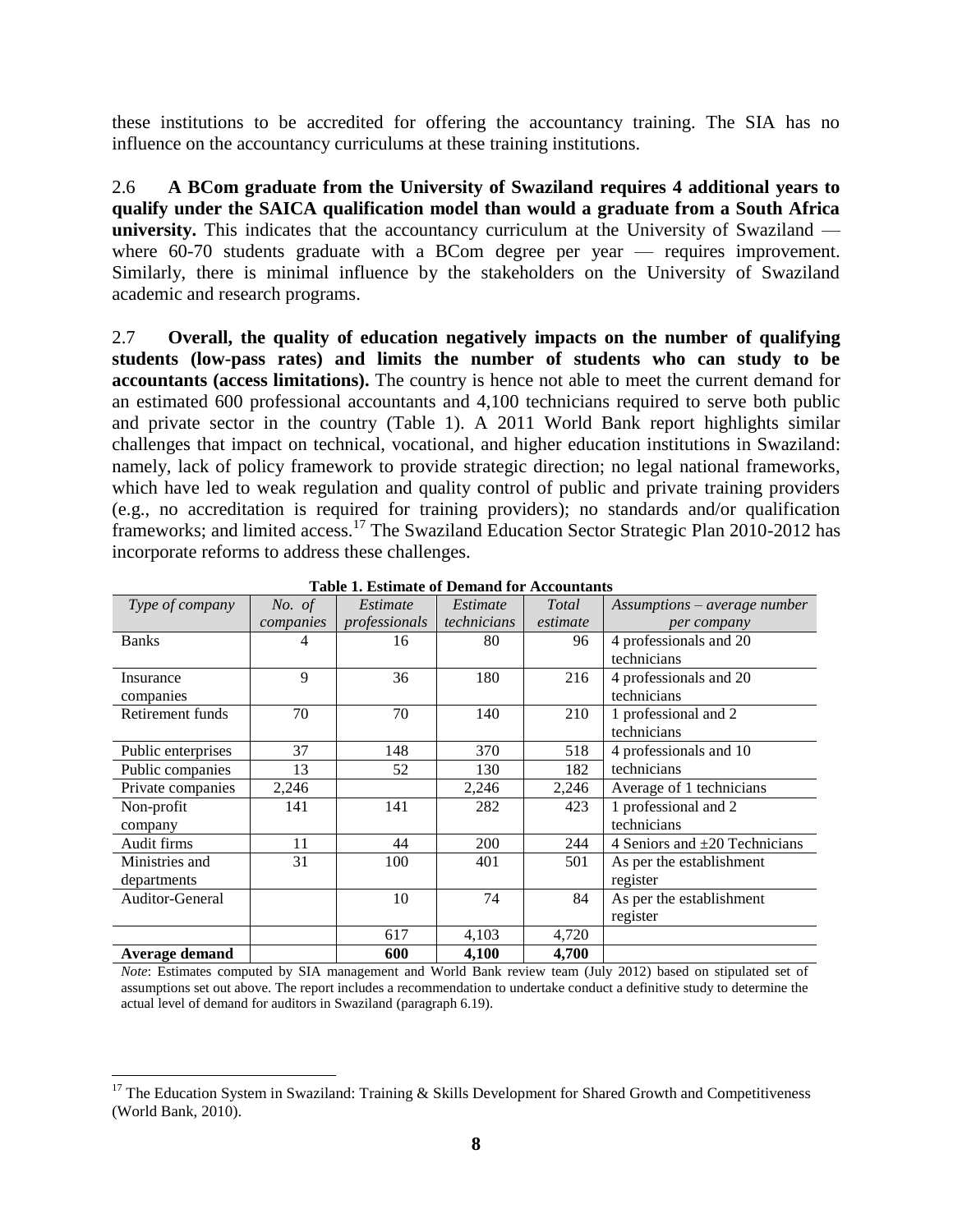2.8 **The SIA allows only audit firms to offer practical training contracts (opportunities) for candidates aspiring to be chartered accountants, and it has no stipulated training contract administration policies and monitoring mechanisms.** As noted earlier, to be a chartered accountant, a prospective professional accountant has to serve as an articled clerk to acquire practical experience. There are 11 audit firms — with only 5 having more than one partner — that are allowed to offer practical training opportunities. Therefore, most of the 60-70 BCom students who graduate every year from the University of Swaziland do not secure practical training contracts due to the limited number of available opportunities. Adding to this limitation, SIA has not developed policies for accrediting registered training offices and officers, nor has it established compliance requirements for trainees and trainers during the training contract period. The SIA does not have the monitoring capacity or the mandate to check the adequacy of practical training offered by employers/trainers of professional accountancy students. The problems of practical training are directly attributed to the lack of monitoring capacity by both SIA and foreign professional accountancy bodies (ACCA and SAICA) that offer training in Swaziland. Lack of monitored practical training compromises the quality of the professional accountants.

2.9 **The professional education curriculum and examinations are set and administered by the (foreign) professional accountancy organizations offering the qualification, mainly ACCA, AAT, and SAICA.** The SIA provides basic administrative duties for these professional accountancy organizations such as taking on the tasks of registering students and members and administering the exams (for a fee). The SIA does not influence the subject content and professional examination structure for the qualifications offered in Swaziland by these professional accountancy organizations. Stakeholders expressed concerns that the professional qualification curriculum does not include public sector-related topics and that the newly qualified graduates do not have relevant experience as a result of ineffective monitoring of training contracts.

2.10 **While SIA members are required to comply with continuing professional development (CPD) requirements to retain their professional competencies, SIA offers minimal CPD opportunities and does not monitor compliance.** The SIA requires a minimum of 120 hours of continuing professional development over a 3-year period. The - International Education Standard (IES) 7 issued by the International Accounting Education Standards Board (IAESB) requires individual professional accountants to develop and maintain professional competence necessary to provide high-quality services to clients, employers, and other stakeholders.<sup>18</sup> The consequence of CPD is to strengthen public trust in the profession. The regular training of the profession is the mean by which professional accountants can meet their obligations of ongoing competence. Some firms, namely PwC, KPMG, Synergy, and Kobla Quashie & Associates, offer internal CPD training to its members. The foreign professional accountancy organizations, ACCA, AAT, and SAICA, are not represented physically in the country and thus offer their CPD programs mainly through electronic learning modules. The SIA only offered five CPD sessions during the period 2009–2011(Table 2). The members in other

<sup>18</sup> International Education Standard 7, *Continuing Professional Development, a Program of Lifelong Learning and Continuing Development of Professional Competence*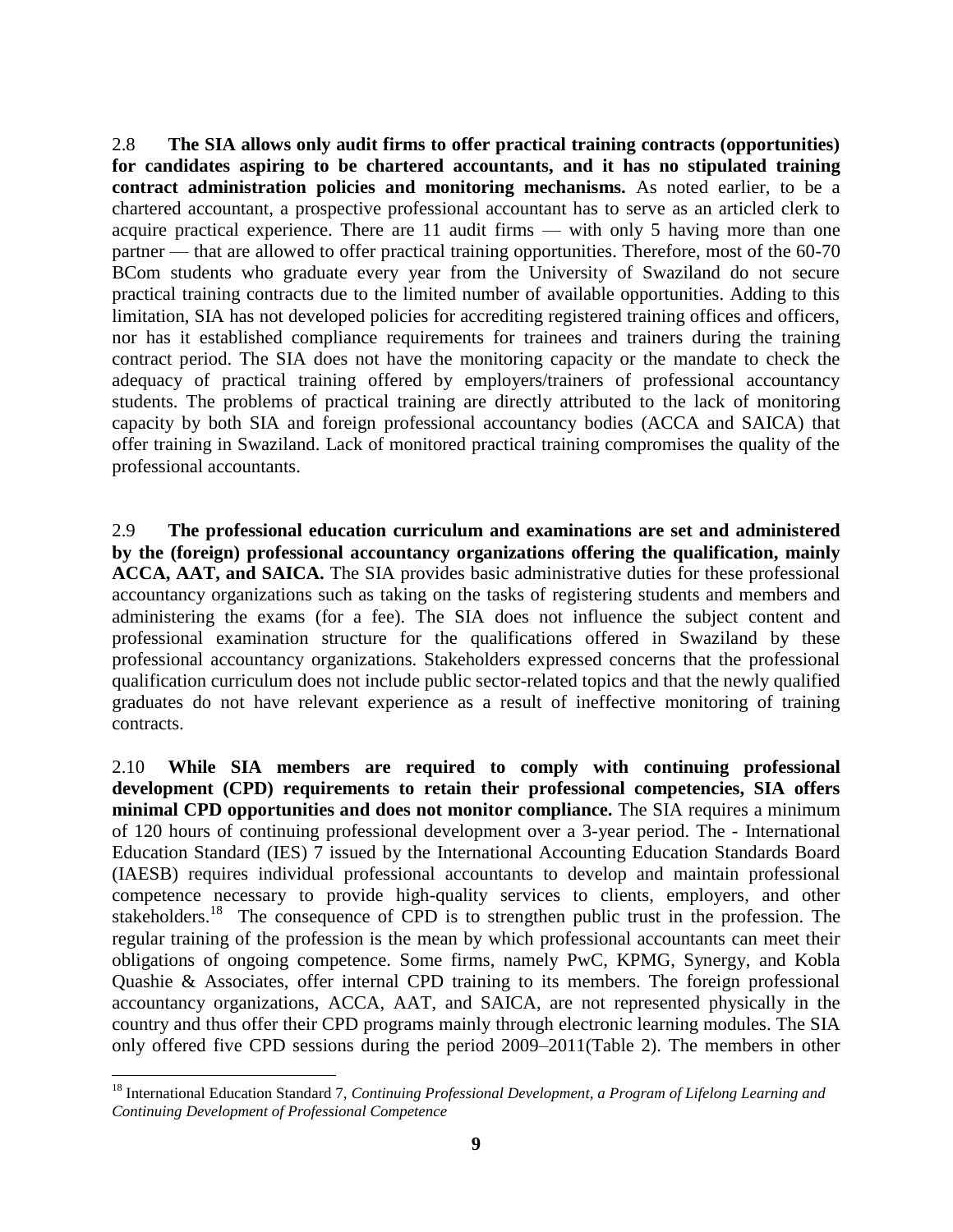audit firms and those out of public practice have limited CPD opportunities, which negatively impact their ability to stay up to date with professional development necessary to remain professionally competent and meet their CPD minimum requirements. The SIA has no monitoring mechanism and therefore no member has been disciplined for not complying with the CPD requirement. Ultimately, the weaknesses have negative impact on the quality of services offered by SIA members.

| Table 2: SIA-provided CPD Events, 2009-2011 |                    |                            |  |  |  |
|---------------------------------------------|--------------------|----------------------------|--|--|--|
| Date                                        | <b>CPD</b> subject | <b>Number of delegates</b> |  |  |  |
| 11/11/2009                                  | Auditing update    | 39                         |  |  |  |
| 09/04/2012                                  | Accounting update  | 106                        |  |  |  |
| 14/10/2012                                  | Accounting update  | 100                        |  |  |  |
| 10/05/2011                                  | Auditing update    | 26                         |  |  |  |
| 27/09/2011                                  | Accounting update  | 82                         |  |  |  |
|                                             |                    |                            |  |  |  |

**Table 2: SIA-provided CPD Events, 2009-2011**

*Source:* SIA statistics.

#### **B. Professional Accountancy Organisation**

 $\overline{a}$ 

2.11 A strong national accountancy profession, internationally recognized and independently regulated, plays an important role in the functioning of a modern economy with regards to sound financial reporting practices.

2.12 **The SIA, formed under the Accountants Act 1985 as a self-regulatory body, is the only professional accountancy organization in Swaziland.** It is the official voice for the profession in the country. The SIA, a member of IFAC and Pan African Federation of Accountants, is charged with the responsibility of setting professional standards. Its professionpromoting scope includes setting standards for educating and training of students, for conducting examinations, for setting qualification requirements, for encouraging the study of accountancy, for representing the interests and views of the profession, and for promoting legislation deemed to be of advantage to the profession. While SIA has a mandate to register practicing auditors, there is no similar mandate for registering practicing accountants. The SIA has 269 members, 19 with 19 practicing auditors serving in 11 audit firms.<sup>20</sup> The low number of auditors is considered to be a systemic risk and hinders implementation of partner rotation as required by the International Ethics Standards Board for Accountants (IESBA) Code of Ethics adopted by the SIA.

2.13 **The SIA faces challenges that impact on its ability to serve its members and the public**. The SIA is considered to have limited or non-existent value to its members, which has negative impact on the accountancy profession in the country. In fact, the ROSC team met a number of qualified ACCA members who are not auditors and do not see benefits of SIA membership. A number of qualified accountants have note registered with SIA as it is not mandatory. The SIA has limited human and financial resources, which hinders its member

 $19$  March 2012: Made up of 65 non-practicing chartered accountants, 19 practicing chartered accountants (in 11 audit firms) and 185 registered accountants. Source: SIA membership register

 $^{20}$  At the time of writing this report, 1 firm had 4 partners, 4 had 2 partners each and the rest were sole practitioners.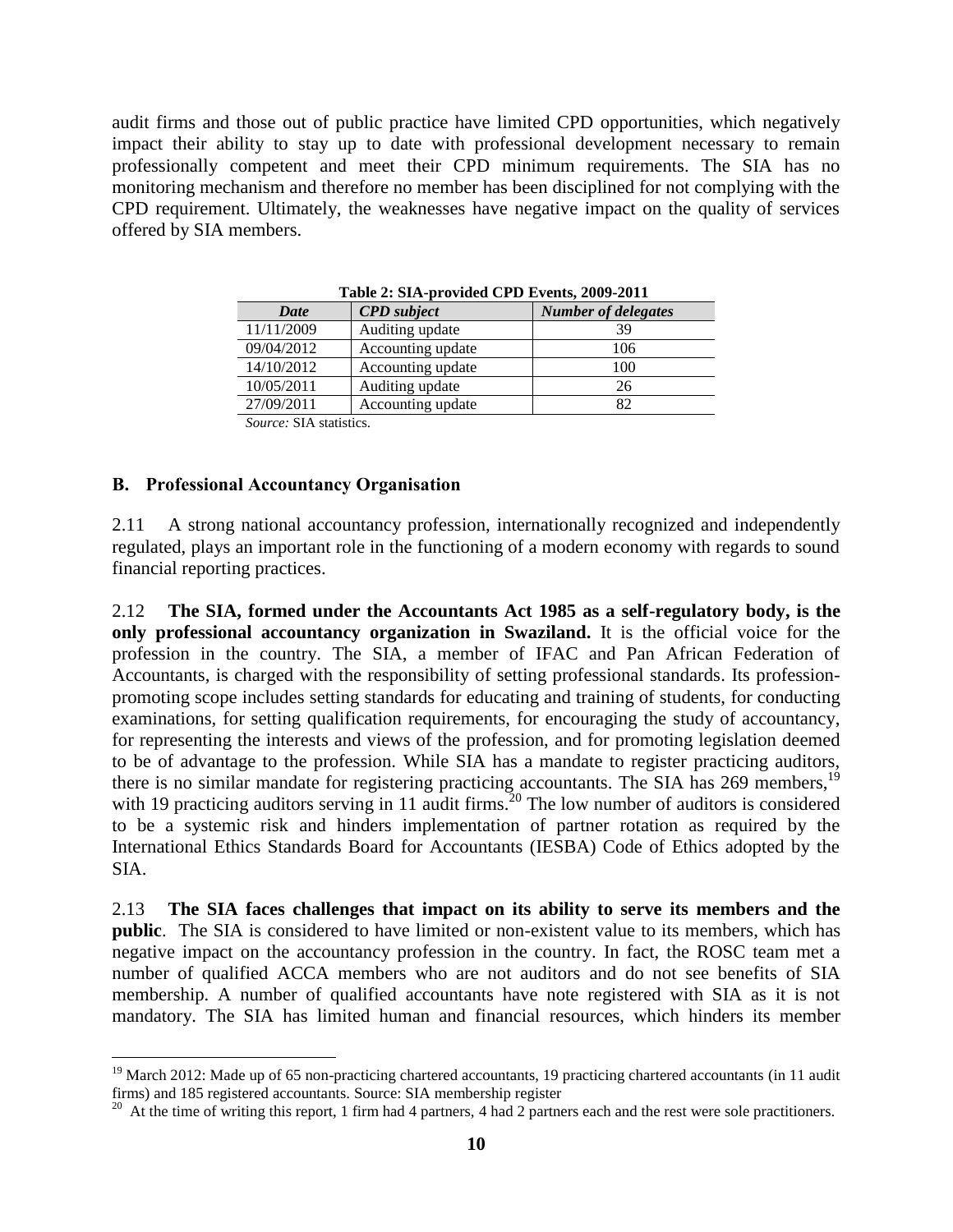services and negatively impacts on its ability to fulfill its mandate, meet IFAC SMOs, and contribute to country economic issues relating to financial reporting. The SIA Secretariat staff includes the Executive Director, supported by two administrative assistants but no technical resources. There are few committees, but they are not active. It is evident that membership involvement in SIA activities is limited, and the revenue base is scant.<sup>21</sup> Overall, these factors lower the visibility of the accountancy profession. The ROSC review team was informed that the Government does not consider "accountancy" as priority profession in the public sector. Therefore government accountants are not entitled to the retainer allowance offered to other professionals such as engineers and doctors.

## **C. Statutory Reporting Framework**

2.14 A robust financial reporting system requires clear, consistent, proportionate, comprehensive, and up-to-date laws and supporting regulations.

#### 2.15 **The accounting, auditing, and financial reporting requirements (set out in Table 3) are governed by various legislations and regulations that include:**

- Companies Act 2009,
- Financial Institutions Act, 2005
- Insurance Act 2005,
- Retirement Funds Act 2005
- Financial Services Regulatory Authority Act, 2010,
- Public Enterprises (Control and Monitoring) Act 1989, and
- Securities Act 2010

 $\overline{a}$ 

2.16 **Most legislation and regulations governing financial reporting in Swaziland require financial statements to be audited.** The legislation and regulations governing financial institutions, insurance companies, and retirement funds require auditors of such entities to be approved by respective regulators. The Companies Act exempts a private company, which does not exceed five shareholders and share capital of  $E50,000^{22}$  (estimate US\$ 6,700), from appointing an auditor. This means private companies that may be public interest entities in terms of size and various qualitative measures may elect not to appoint an auditor. This exemption creates a financial reporting weakness since it limits accountability to the entity's stakeholders. The financial statements of private companies are not readily available to the public.

2.17 The **Companies Act, like most financial reporting laws in Swaziland, requires company directors to prepare annual financial statements and present them at the annual general meeting.** The annual financial statements consist of (a) components of financial statements as set out in IASB-issued IFRS; (b) a director's report (except for a company that is a

<sup>&</sup>lt;sup>21</sup> Income for year 2011 was E1,480,233 (Estimate US\$ 197,000) of which E413,998 (US\$ 55,000) was foreign exchange gain. The SIA collects membership fees and exam fees on behalf of ACCA and AAT. It negotiates exchange rates with the local banks resulting to the foreign exchange gains.

 $22$  The Act does not specify if this relates to authorized or issued share capital.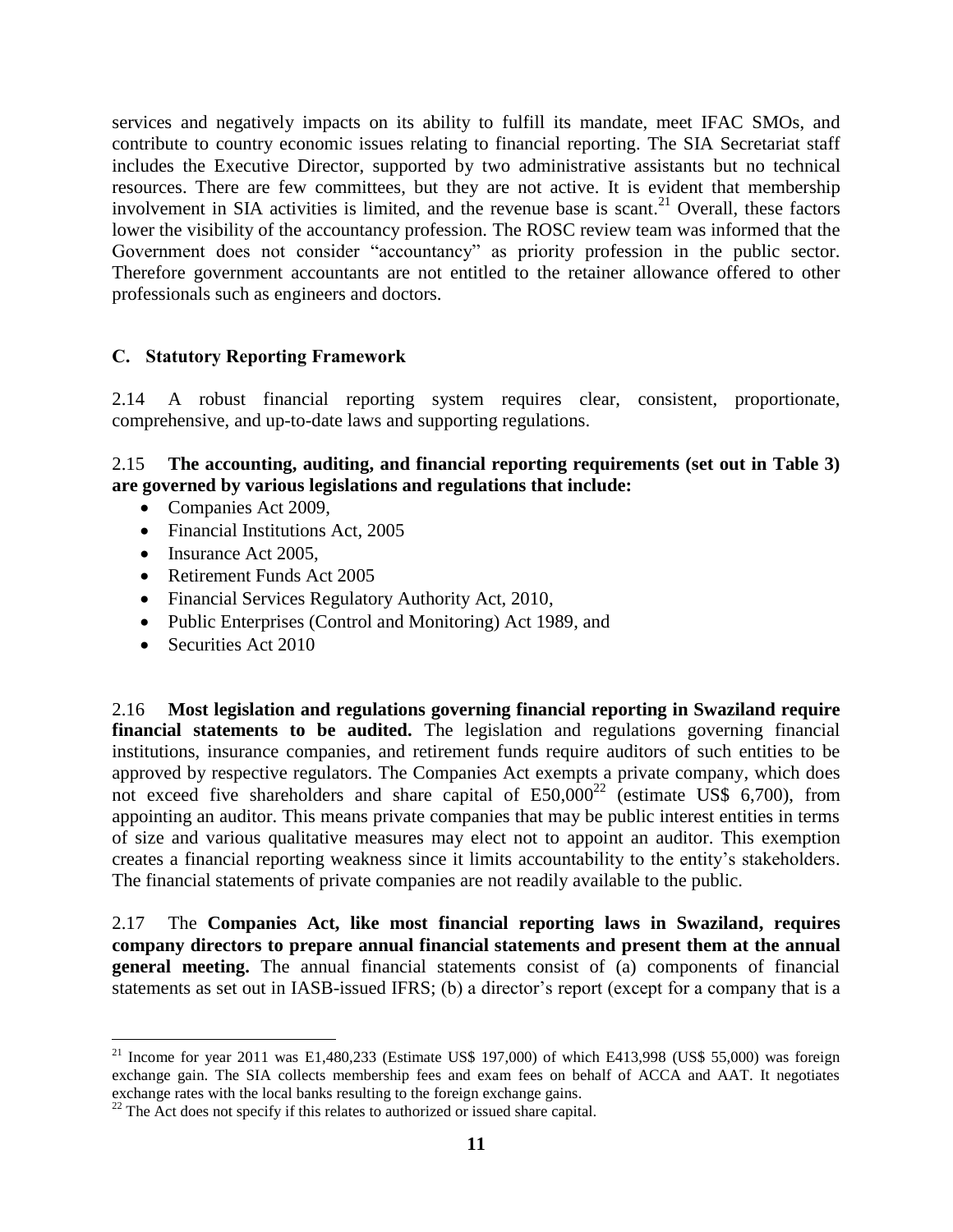wholly owned subsidiary of another company incorporated in Swaziland), $^{23}$  and (c) an auditor's report. The Act requires financial statements to comply with IFRS and "Swaziland Financial Reporting Standards" (although these standards do not exist) and be in accordance with the provisions of Schedule 3 of the Companies Act. Thus, companies are required to identify any gaps between the IFRS and Companies Act disclosure requirements and report on both in the auditor's report — an onerous requirement. The requirement for all companies, except the exempt private companies, to apply IFRS is difficult and costly for small and medium-size companies. Some legislation and regulations refer to nonexistent accounting standards (e.g., generally recognized accounting practice).

2.18 **The Companies Act allows any private company to elect to dispense from presenting annual financial statements and reports before a general meeting in the current and subsequent years.** This is a significant weakness in the financial reporting statutory framework as some of the private companies may be a public interest enterprise, which should be required to present financial statements before the annual general meeting for the benefit of stakeholders.

2.19 **The Companies Act does not stipulate what institution should be responsible for reviewing compliance with stipulated accounting standards**. This is a practice in many countries aimed at ensuring issuance of quality financial statements.

2.20 **The Financial Institutions Act, Retirement Funds Act, and Central Bank Act do not require entities falling under these Acts to prepare and issue a half-yearly reviewed financial statement.** The requirement of half-yearly reviewed financial statements is a widely accepted practice aimed at enhancing accountability. External auditors should review the interim financial statements of such entities before they are issued.

2.21 **Company audit committees play a critical oversight (governance) role of financial and operating policies and procedures.** Other than the Financial Institutions Act, there is no stipulation to establish such a committee in other legislation.

## **D. Setting Accounting and Auditing Standards**

2.22 Rigorous standards and codes in accounting, auditing, and ethics (accepted internationally) constitute one of the factors that underpin a system of reliable financial reporting practice for users of financial statements.

2.23 **The SIA has approved the adoption of IASB-issued IFRS and IFRS for SMEs, ISA, and the IESBA-issued Code of Ethics for Professional Accountants, without modification.** Although the law in Swaziland does not state the body responsible for standards-setting and monitoring compliance with standards, SIA has assumed these roles in terms of its IFAC

 $\overline{a}$  $^{23}$  The report contains useful decision making information, including the state of affairs, the business, and the profit or loss of the company and any subsidiaries. It also deals with applicable matters prescribed in Schedule 3 of the Companies Act. This is a positive legal requirement, consistent with the IASB recommendation for a management commentary to accompany financial statements.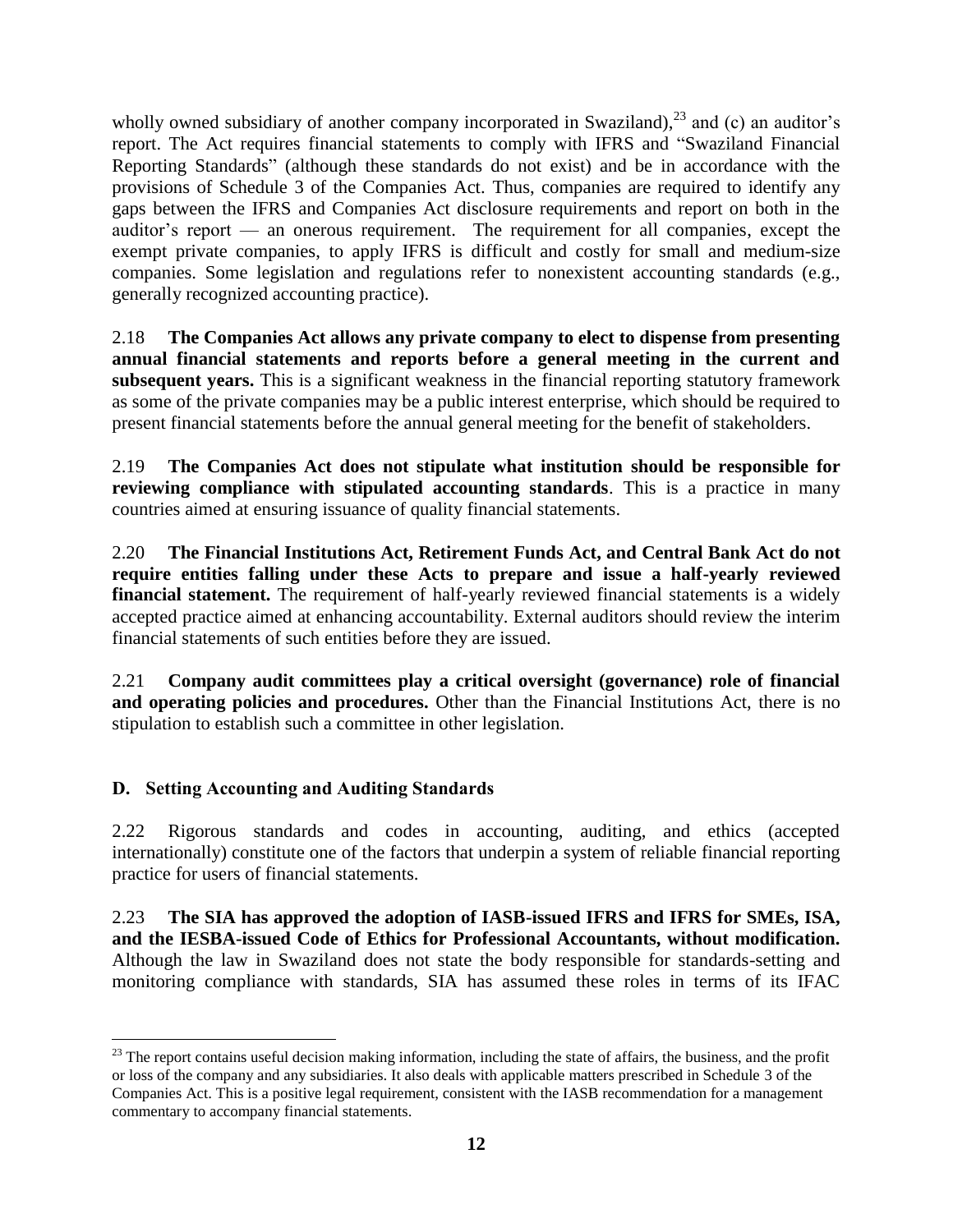membership obligations. The SIA approved compliance with IFRS for SMEs with effect from 2010. However, it is not specified which companies must apply IFRS for SMEs.

2.24 **Development of effective and efficient implementation processes of standards is a major challenge facing SIA**. Implementation of international standards requires significant financial and technical resources and adequate institutional capacity. Implementation is a process and includes building stakeholder awareness of the adopted standards, providing relevant education and training, developing and disseminating implementation guidance, and any other activities that promote proper understanding and application of the standards. As noted above, SIA does not have adequate resources to support implementation of the standards.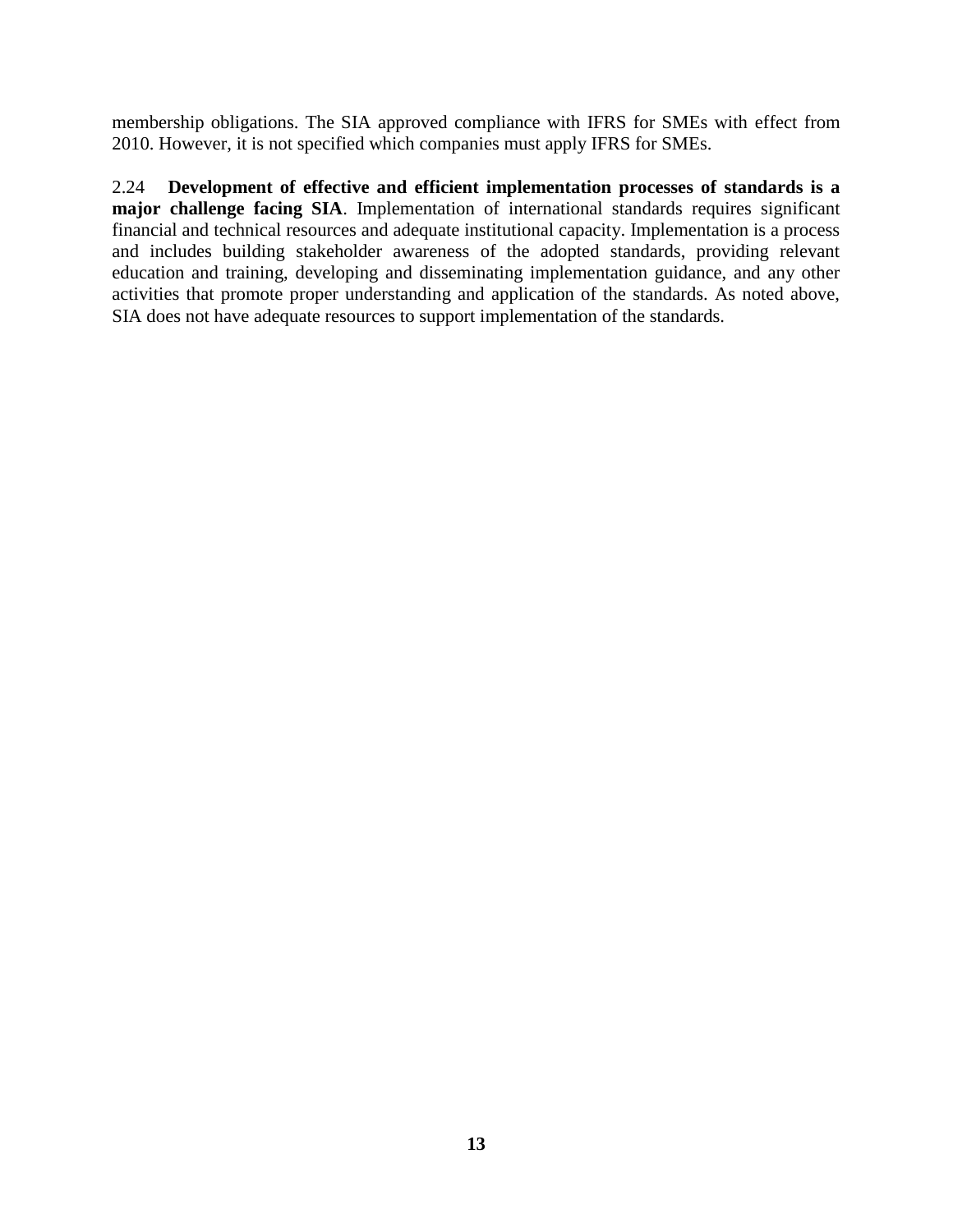|                                       |                          | Law/regulation                                                                                   | Regularor(s)                                                                   | <b>Financial</b><br>reporting<br>framework                            | Audit<br>requirements                                                          | <b>Publication/Filing</b>                                                                                                                                                                                                                                                                      |
|---------------------------------------|--------------------------|--------------------------------------------------------------------------------------------------|--------------------------------------------------------------------------------|-----------------------------------------------------------------------|--------------------------------------------------------------------------------|------------------------------------------------------------------------------------------------------------------------------------------------------------------------------------------------------------------------------------------------------------------------------------------------|
| <b>Public companies</b>               |                          | Companies Act                                                                                    | Registrar of<br>companies                                                      | <b>IFRS</b>                                                           | ISA (through SIA<br>adoption)                                                  | " Financial statements should be sent to Registrar and<br>members at least 21 days before annual general meeting.<br>• Listed companies are required to produce interim results<br>within 3 months of period. They should be prepared in<br>compliance with IFRS and reviewed by the auditors. |
| <b>Private companies</b>              |                          | Companies Act                                                                                    | Registrar of<br>companies                                                      | IFRS (where<br>the company<br>has not chosen<br>allowed<br>exemption) | ISA (through SIA<br>adoption where the<br>company has not<br>chosen exemption) | Same as above but have option not to lay financial<br>statements before annual general meeting                                                                                                                                                                                                 |
| <b>Public</b><br>enterprises          | Category<br>$\mathbf{A}$ | Companies Act<br>• Public Enterprises Act                                                        | Registrar of<br>companies.                                                     | <b>IFRS</b>                                                           | ISA (through SIA<br>adoption)                                                  | $\blacksquare$ Publish quarterly unaudited financial & operating<br>statements<br>• Audited annual financial statements within 4 months of<br>year end and filed with (i) Standing Committee, (ii)<br>Minister of Finance, (iii) Responsible Minister, (iv) Public<br>Enterprise Unit          |
|                                       | Category<br>R            | Companies Act<br>Relevant Sector Act                                                             | Registrar of<br>companies<br>Relevant sector<br>regulator                      | <b>IFRS</b>                                                           | ISA (through SIA<br>adoption)                                                  | Publishing and filing requirements are determined by<br>applicable sector regulatory requirements                                                                                                                                                                                              |
| <b>Banking institutions</b>           |                          | Companies Act<br>• Financial Institutions<br>Act                                                 | $\blacksquare$ Registrar of<br>companies.<br>• Central Bank                    | <b>IFRS</b>                                                           | ISA (through SIA<br>adoption)                                                  | Produce audited financial statements within 3 months of year<br>end and publish in Gazette and one local newspaper                                                                                                                                                                             |
| Non-banking<br>financial institutions |                          | Companies Act<br>• Financial Services<br><b>Regulatory Authority</b><br>Act                      | Registrar of<br>companies<br>• Financial Services<br>Regulatory<br>Authority   | <b>IFRS</b>                                                           | ISA (through SIA<br>adoption)                                                  | Issue audited financial statements within 3 months of year<br>end                                                                                                                                                                                                                              |
| <b>Insurance companies</b>            |                          | Companies Act.<br>• Insurance Act.<br>• Financial Services<br><b>Regulatory Authority</b><br>Act | Registrar of<br>companies<br>Registrar of<br>insurance and<br>retirement funds | <b>IFRS</b>                                                           | ISA (through SIA<br>adoption)                                                  | Issue audited financial statements within 3 months of year<br>end                                                                                                                                                                                                                              |
| <b>Retirement funds</b>               |                          | Retirement Funds Act.<br>• Financial Services<br><b>Regulatory Authority</b><br>Act              | Registrar of<br>insurance and<br>retirement funds                              | <b>IFRS</b>                                                           | ISA (through SIA<br>adoption)                                                  | Audited financial statements to be submitted to Registrar<br>within 6 months of year end                                                                                                                                                                                                       |

#### **Table 3: Summary of Current Major Financial Reporting, Publication, and Filing Requirements for Entities in Swaziland**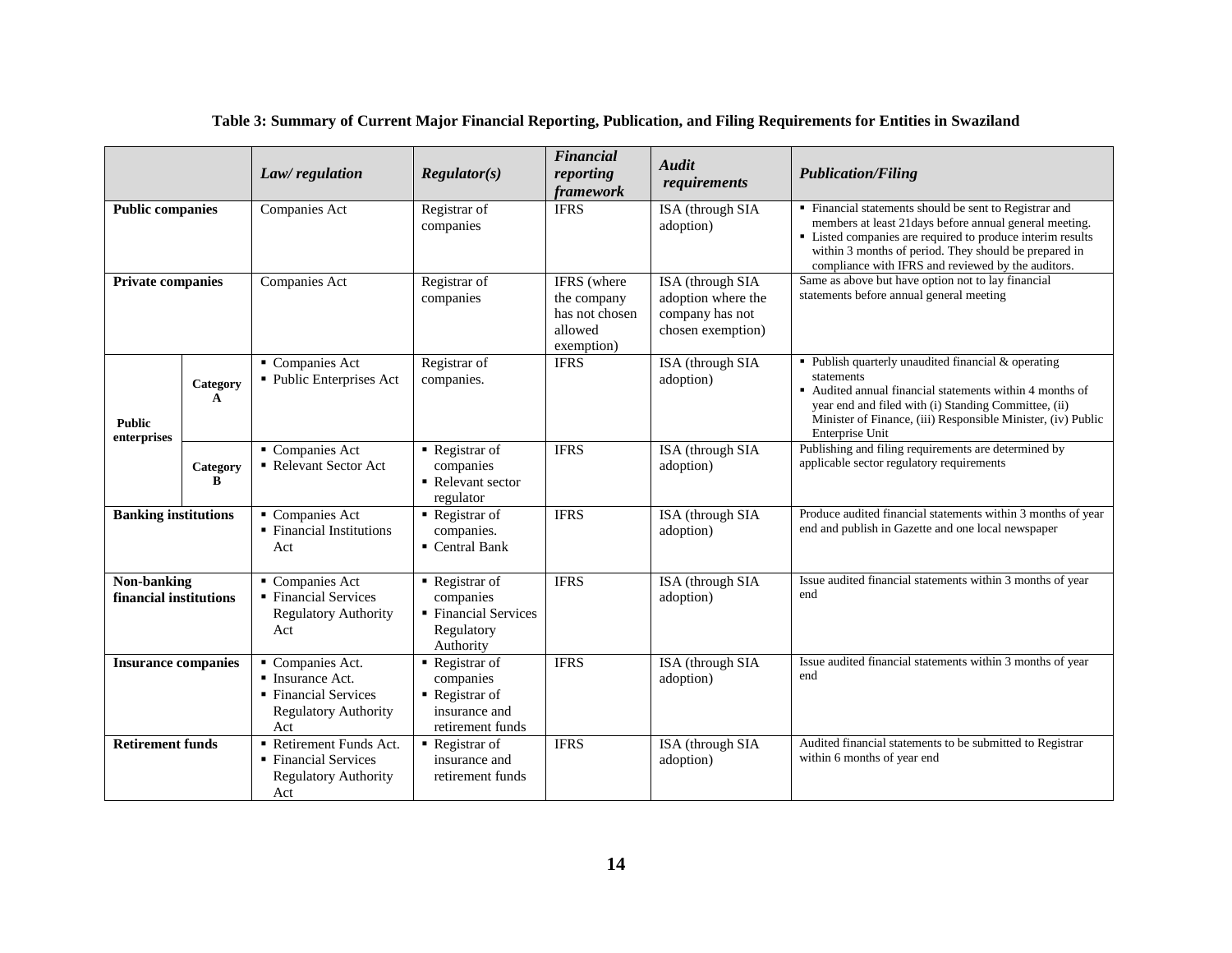#### **E. Ensuring Compliance with Accounting and Auditing Standards**

2.25 Robust regulation, monitoring, and enforcement help ensure compliance with accounting and auditing standards and codes, contributing to high-quality and user-friendly financial reporting. To be effective, regulators should be truly empowered and supported with adequate enforcement mandate, sufficient resources, and power to sanction.

2.26 **Most regulators do not have in-house IFRS expertise and rely on external auditors for checking compliance with IFRS.** The regulators — Central Bank of Swaziland, Swaziland Stock Exchange, Insurance and Retirement Funds regulator, Public Enterprise and Auditor General — are required to monitor and enforce compliance in the preparation of financial statements and application of IFRS by the respective companies. However, these regulators do not have expertise to review IFRS compliance. They normally rely on the reviews done by external auditors. The personnel in the recently established Swaziland Revenue Authority have limited understanding of interpreting financial statements, which negatively impacts on their ability to establish the accuracy of declared taxes. On the other hand, SIA does not have responsibility for monitoring IFRS compliance even for public interest entities. Therefore, due to weak monitoring, sanctions — stipulated in different legislation and regulations — have never been imposed on companies that do not comply with IFRS application. Lack of monitoring by regulators increases systemic risks of noncompliance, resulting in poor-quality financial reporting.

2.27 **The SIA has entered into a 5-year contract (2009-2015) with ACCA to conduct audit quality reviews.** The SIA has no internal capacity to fulfill audit quality reviews. The SIA, as a member of IFAC, is required to perform audit quality reviews under SMO 1, *Quality Control*, to ensure compliance by auditors of stipulated audit and quality control standards. As such ISQC1 and ISA 220 were adopted. Based on ACCA-conducted quality reviews done to date, it is evident that audit firms in Swaziland are facing challenges in compliance with the auditing standards, with the consequence of negative impact on audit quality. Due to limited capacity at the SIA Secretariat, only limited support has been offered to the audit firms to address the identified quality review weaknesses.

2.28 **In summary, the level of compliance with the accounting and auditing standards in the country is low.** Overall, this limitation negatively impacts on the quality of financial reporting. The number of people with applicable IFRS knowledge is low; this is reflected in the lack of capacity in regulatory institutions and limited expertise at the entities preparing financial statements and the firms auditing the statements.

## **III. ACCOUNTING STANDARDS AS DESIGNED AND PRACTICED**

**3.1 The low level of compliance with accounting standards is supported by the results of the ROSC team review of a select sample of financial statements**. The team reviewed sets of financial statements across all sectors. The off-site reviews have an inherent limitation since reviewers are only able to focus on form issues such as presentation and disclosure. Detailed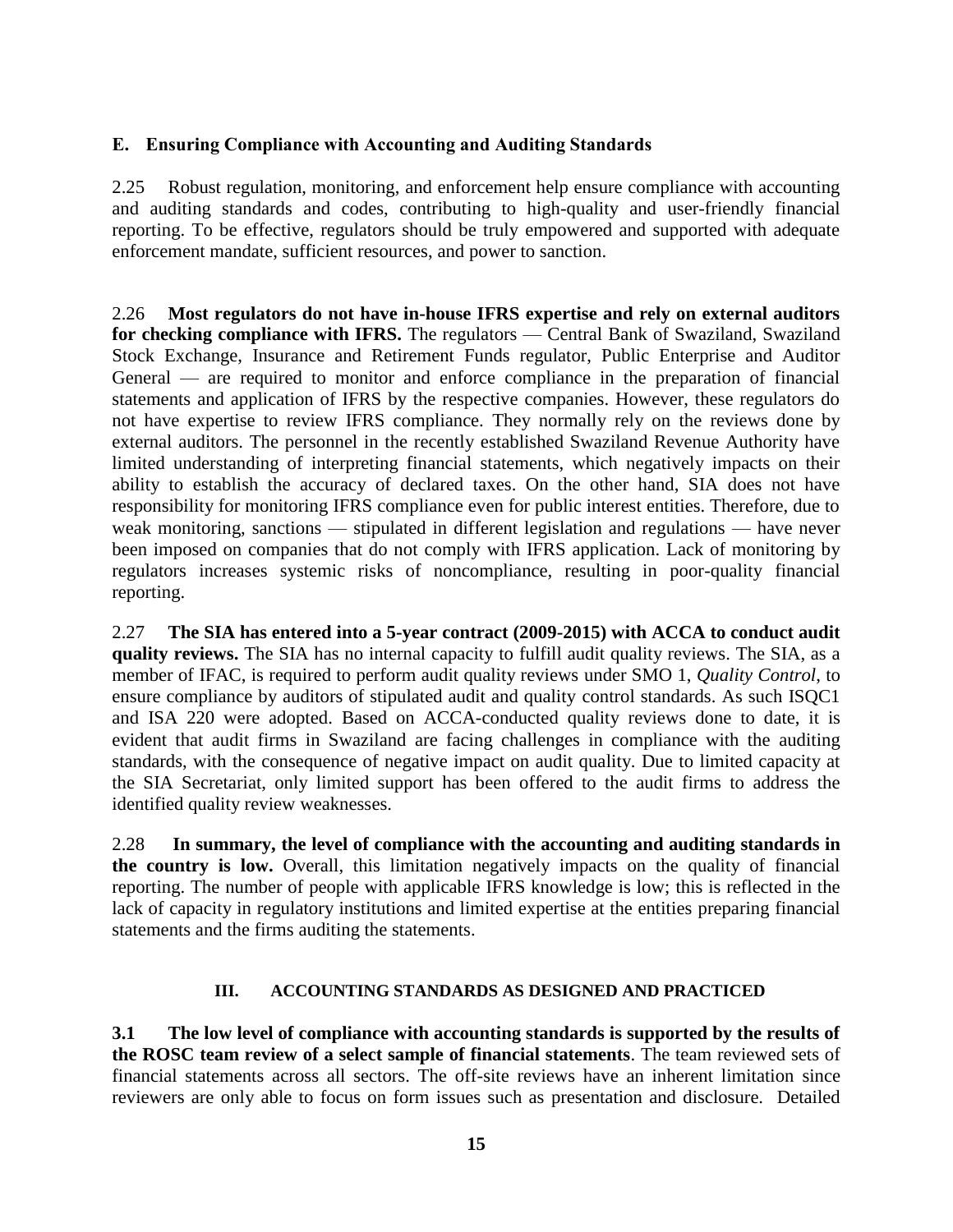assessment of substance issues such as recognition and measurement requires reviewing auditor's working papers and the financial records of the audited company. The following are the key issues identified during the review:

- Several financial statements did not disclose most of the information required by IAS 19, *Employee Benefits.*
- There were cases with no description of what makes up turnover and how it is recognized.
- Some components of "cash and cash equivalents" were described by the name of the institution with which they are placed and not by the nature of the amounts.
- In one set of financial statements, very material balances were disclosed in the Statement of Financial Position but were not accompanied by notes to give more information about their nature, recognition, and measurement policies.
- In a set of financial statements, buildings had been revalued by a significant amount, but the information required by IAS 16 *Property, Plant and Equipment,* in such circumstances was not disclosed.
- One set of financial statements had a disclaimer in the audit report that the financial statements were prepared to meet the shareholder's requirements only and may therefore not be suitable for other users. Financial statements that are prepared under IFRS are supposed to be general purpose financial statements suitable for a wide range of users.
- Another set of financial statements had inconsistent disclosure patterns making it difficult to fully appreciate the full extent of the financial statements. Very material figures did not have the required detailed explanatory accounting policy notes on recognition, measurement, and disclosure, in addition to notes supporting them. On the other hand, the same set had a lot of clutter on immaterial figures supported by detailed accounting policies and notes.
- One set of financial statements had detailed documentation of accounting policies relating to asset with indefinite useful lives, and yet the Statement of Financial Position had not presented such assets in the current and prior years.
- The directors did not sign one of the sets of public enterprise financial statements.
- The minimum disclosures required for finance leases were not made in one set of financial statements.

## **IV. AUDITING STANDARDS AS DESIGNED AND PRACTICED**

4.1 **The audit firms face many challenges in implementing the standards.** The evidence of such a position is reflected in the results of ACCA-conducted audit practice reviews on behalf of SIA, the ROSC team review of audited financial statements<sup>24</sup>, and observations and comments made by practicing auditors during the ROSC mission. Some of the findings are summarized as follows:

 $\overline{a}$  $24$  The team reviewed 25 financial statements covering banks, insurance, listed companies, Public Enterprises and SMEs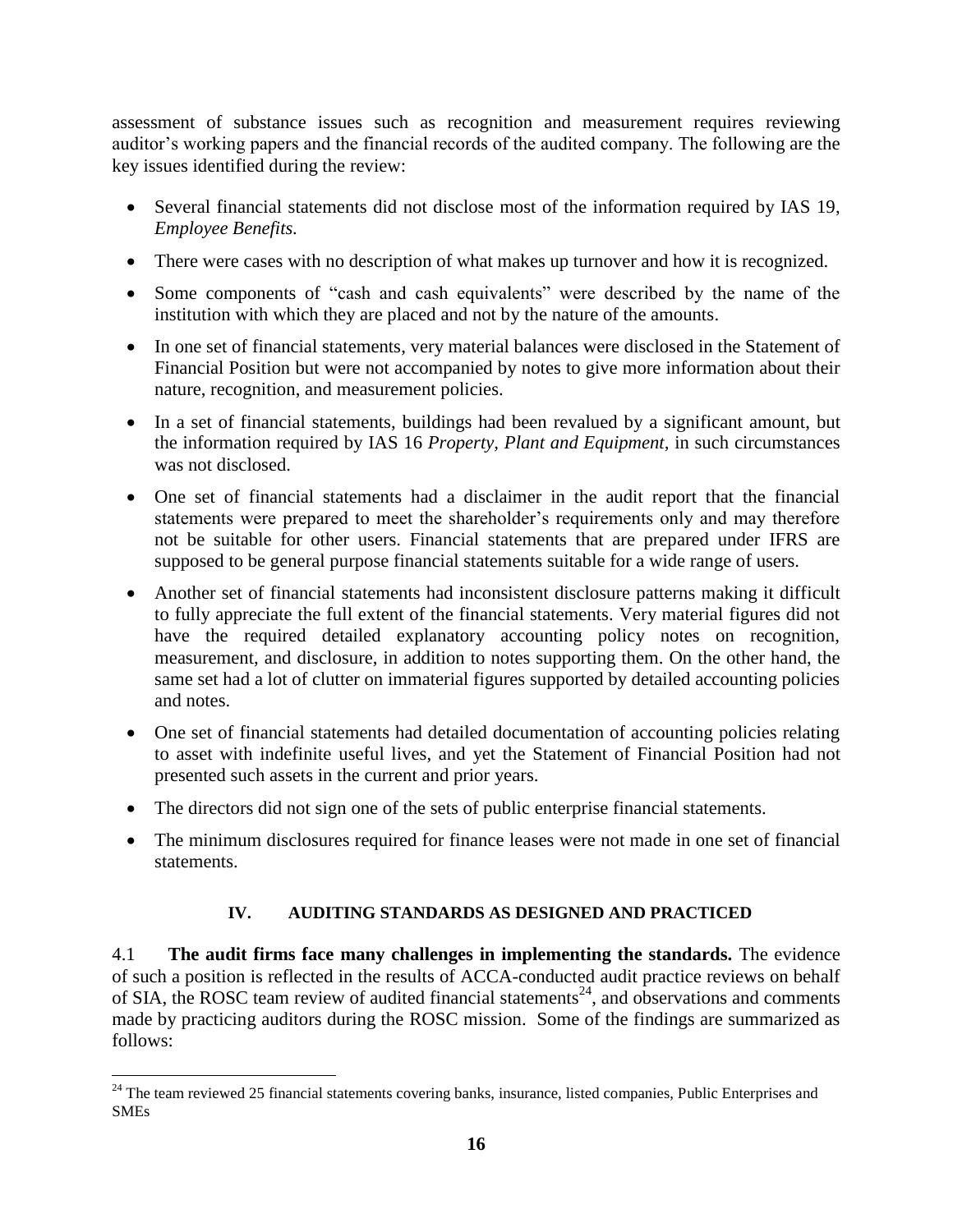- (a) *ACCA practice reviews assessment*. The results of practice review were generally satisfactory although a number of noncompliant areas were identified. Representatives interviewed during the review confirmed that they faced challenges in implementing the standards particularly the quality control standard.
- (b) *ROSC team reviews.* The team reviewed selected financial statements for compliance with auditing standards and highlighted the following issues:
	- A number of audit reports did not specify whether the financial statements were in compliance with the Companies Act;
	- One audit report did not indicate what accounting standards were used to prepare the financial statements; and
	- The law in Swaziland includes the director's report as part of financial statements. In one reviewed set, the report was treated as information accompanying the financial statements.
- (c) *Observations and comments made by some practicing auditors.* Independence is compromised in some audits because of over-reliance on external auditors to give advice on IFRS-related issues, thus increasing threat of self-review. This is particularly apparent in audits of public enterprises and large institutions that do not have in-house IFRS expertise.

4.2 **The regulators expressed concern on the low number of audit firms in the country**. They indicated that the low number sometimes negatively impacts on ability of the regulated entities' to meet filing deadlines. In addition, it hinders ability to rotate the few existing audit partners – as required by the SIA Code of Ethics.

## **V. PERCEPTIONS ON THE QUALITY OF FINANCIAL REPORTING**

5.1 **The usefulness of audited financial statements is perceived to be generally low.**  Based on the interviews conducted by the ROSC review team, it was evident that only regulators and financial institutions are interested in audited financial statements. Therefore, the demand for quality financial information is considered low due to limited use of audited financial statements.

5.2 **The users of financial statements generally perceive audits by the 2 large audit firms operating in the country — KPMG and PwC — to be of higher quality.** These firms conduct audits in most of the larger entities, which include listed companies, public enterprises, banks, insurance companies, and other financial institutions. The two firms have created what is considered a dual market. By virtue of their size, they can offer better hiring packages to staff and hence attract more qualified staff. Also, as noted above, they are able to offer staff with CPD opportunities. The balance is skewed as users of financial statements generally perceive the audits carried out by the other nine firms to be of low quality, leading to low trust in financial statements audited by these firms. This is compounded by the fact that these other firms conduct audits of small, high-risk clients that the larger firms do not want because of perceived risk.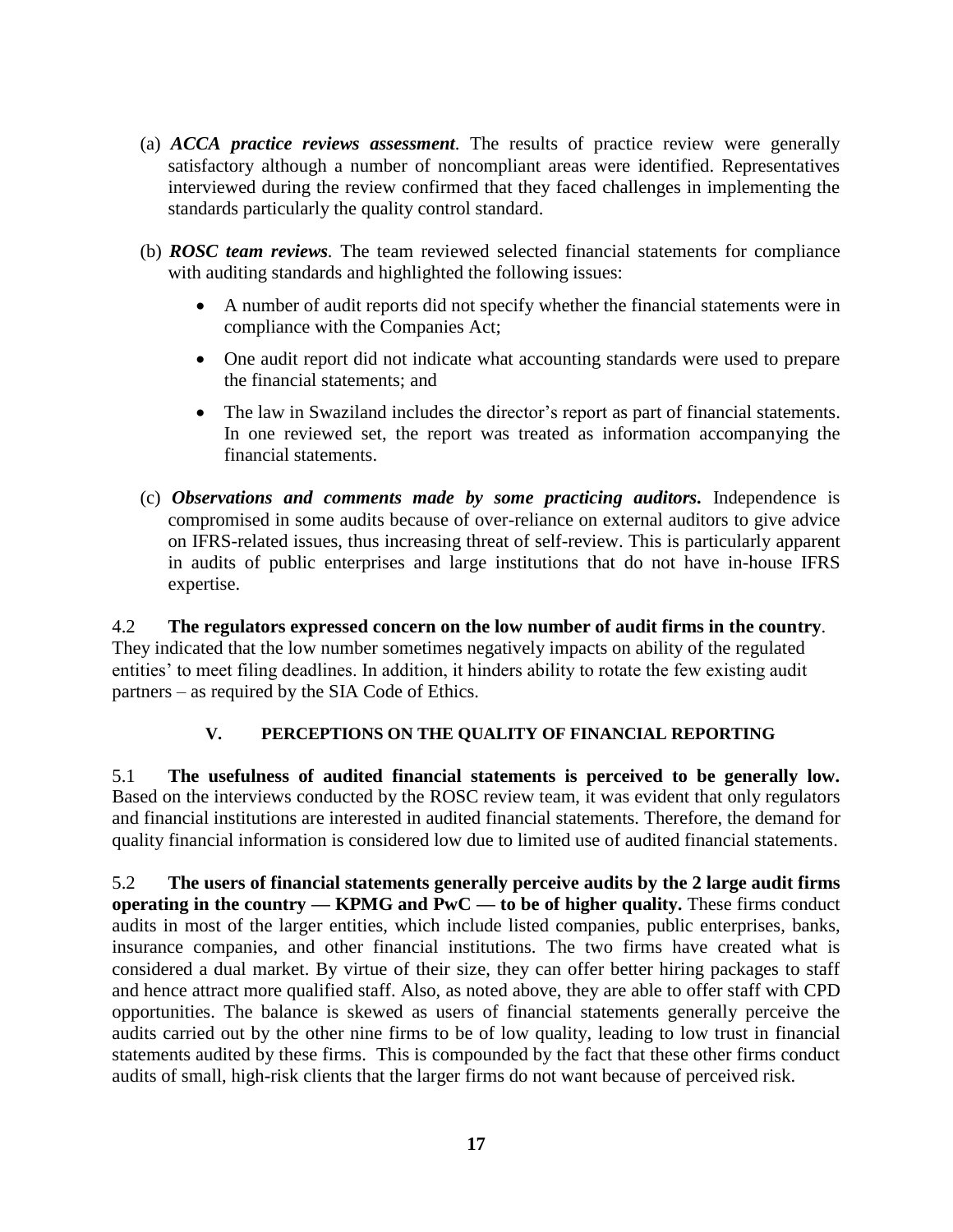5.3 **The hiring packages with low salaries offered to audit staff in Swaziland are considered direct contributors to students and qualified accountants migrating to other countries for better opportunities.** South Africa offers attractive higher-paying packages to candidates aspiring to be accountants, as illustrated in Table 4:

|                              | Swaziland             | <b>South Africa</b><br>(Rand) |                                    |
|------------------------------|-----------------------|-------------------------------|------------------------------------|
|                              | <b>KPMG</b> and PwC   | Other firms                   | <b>Small and medium-size firms</b> |
| Year 2 of practical training | E84,000 (US\$ 11,200) | E60,000(US\$ 8,000)           | R82,079 (US\$ 10,900)              |
| Year 3 of practical training | E84,000(US\$ 11,200)  | E60,000(US\$ 8,000)           | R92,112 (US\$ 12,300)              |

|  | Table 4: Salary Packages (average) |  |
|--|------------------------------------|--|
|  |                                    |  |

*Source:* Swaziland data provided by SIA management (Swaziland). South Africa data extracted from SAICA 2011/12 salary survey. The package is based on a candidate with no previous commercial experience who obtained a Bachelor of Technology degree or diploma or equivalent.

5.4 **The independence of the auditors is perceived to be compromised as auditors are involved in both preparation and subsequent auditing of financial statements.** Most of the entities, especially the small and medium-size enterprises, rely on auditors to prepare their financial statements before conducting the audit. This is mainly due to lack of internal capacity at the entities capable of interpreting and applying stipulated standards to prepare financial statements.

5.5 **There is a public perception that the conversion process lacks transparency and that there is a cap on the number of chartered accountants who can be auditors in the country.**  This perception negatively impacts on the number of candidates interested to sit for the exam. Some stakeholders have questioned the content of the conversion exam with a view that the focus should only be on tax and company law.

5.6 **Some of the audit firms charge low fees for what is perceived as a better position to win audit service contracts, which ultimately impacts on the audit quality.** The resultant audit is at risk of low quality if there is inadequate budget to undertake all required audit procedures. The cycle continues with increased risk of audit failure and ultimately credibility damage to the accountancy profession.

## **VI. CONCLUSION AND POLICY RECOMMENDATIONS**

6.1 The following principles-based policy recommendations have resulted from the ROSC review and discussions held with stakeholders. They are based on international good practice and take into account the country context. Implementation of the recommendations will contribute to further strengthening of corporate financial reporting practices in Swaziland. This will support the country to meet its revised economic objectives and plans by further improving its investment climate. To implement the ROSC recommendations, the Government and country stakeholders should develop a country action plan that incorporates specific activities to be undertaken. Commitment from the Government, Steering Committee, and other stakeholders is critical. The development partners should be engaged to support implementation of the action plan with financial and technical assistance.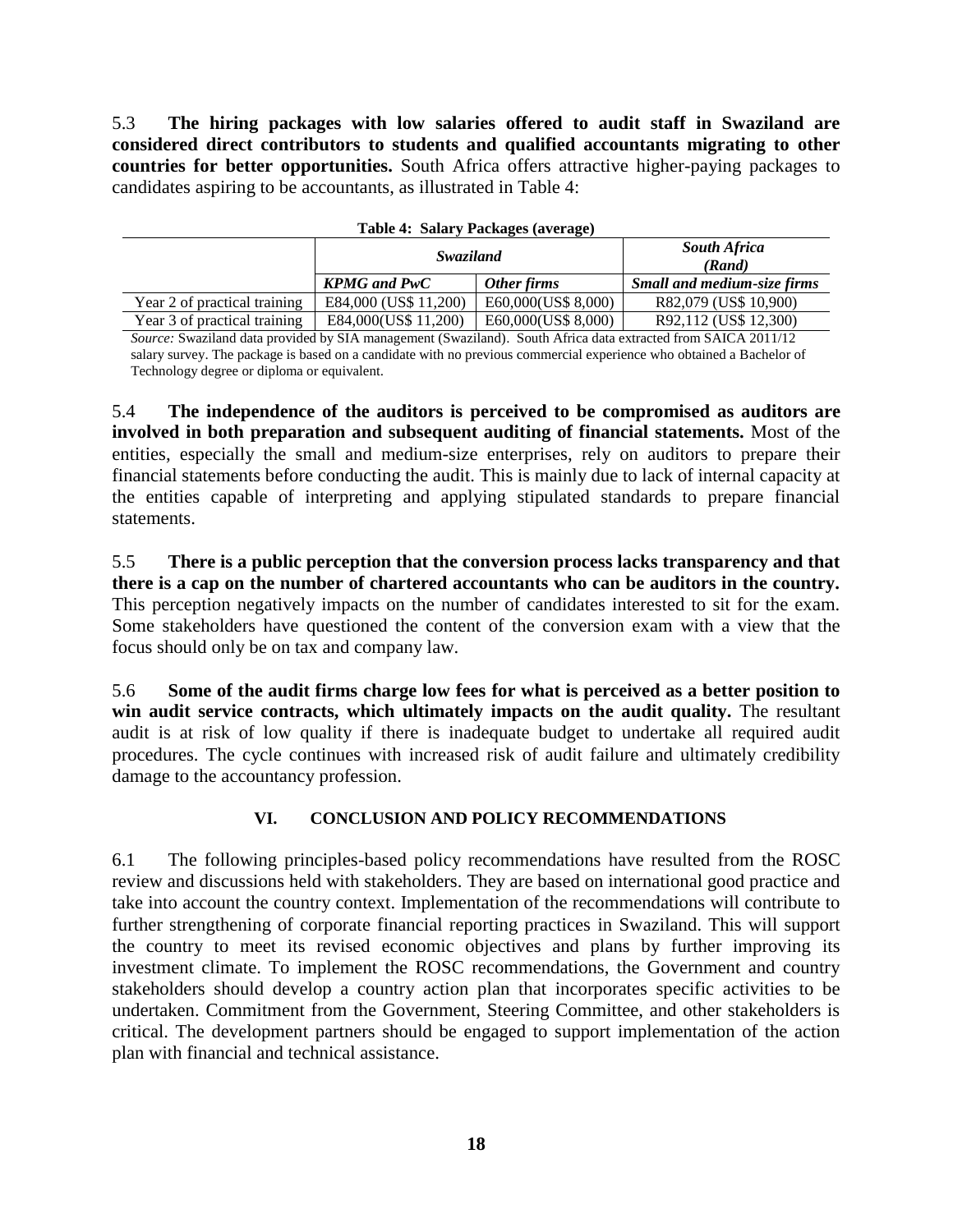#### **Accountancy Education and Training**

6.2 **Establish a "college of accountants" that will contribute to increasing the number of accountants (professional and technicians) required to serve the public and private sectors**. To increase access and offer quality-training opportunities to prospective accountants, the college of accountants could be established in an existing facility using a public-private partnership arrangement. The SIA should play a critical role in championing the initiative. Entities with interest in the accountancy profession should be invited to support the initiative in Swaziland. The college should be adequately capacitated with qualified lecturers and up-to-date training tools, equipment, and materials. Priority should be given to professional and technician accounting qualifications being offered in Swaziland, including support to students preparing for conversion exams. Options to raise funds to subsidize student-training fees should be considered. The Swaziland professional organization should consider knowledge exchange programs with Botswana, Lesotho, and Zambia where well-established colleges have successfully contributed to developing accountants. The establishment of the college would contribute in development of skilled labor in effective quantities and qualities required to create higher value-added productivity, which is fundamental for sustainable growth. The establishment of the college should be linked to country education strategy.

6.3 **Revise the BCom (accounting degree) offered by the University of Swaziland and possibly align the qualification to the same degrees offered by other universities in the region.** The University of Swaziland should consider twinning arrangement with another regional university to revamp its curriculum and design an exchange program or other shared activity to increase and empower the lecturers. Ideally, the curriculum revisions, also taking into consideration the input from national stakeholders, including SIA, should achieve regional accreditation. This broad-based accreditation would especially benefit graduates from the University of Swaziland by offering equal standing with graduates from other regional universities with similar degree qualification. The revised curriculum should incorporate public sector topics and specifically require a graduate to undertake practical training. The SIA should partner with the University of Swaziland with constructive contributions to the revisions of the professional qualification.

6.4 **The SIA should collaborate with the professional accountancy organizations that currently offer qualifications in Swaziland to develop, implement, and monitor practical training regulations.** The realm of training offices that offer practical training opportunities should extend beyond audit firms to include entities in commerce and industry and public sector such as banks and non-banking financial institutions, public enterprises, the Auditor General's office, Swaziland Revenue Authority, ministries, and departments. The training regulations should specify practical training requirements for a prospective accountant and the criteria for appointing a training officer, and extend to specify the contract requirements that should be complied with by the trainees and monitored by the training officers during the training period. The SIA should play a key role in implementing the regulations, in particular accrediting training offices and training officers, and monitoring compliance. The regulations should be in line with SIA by-laws, IES standards issues by the IAESB , an independent standard setting body supported by IFAC, and foreign professional qualifications practical training requirements.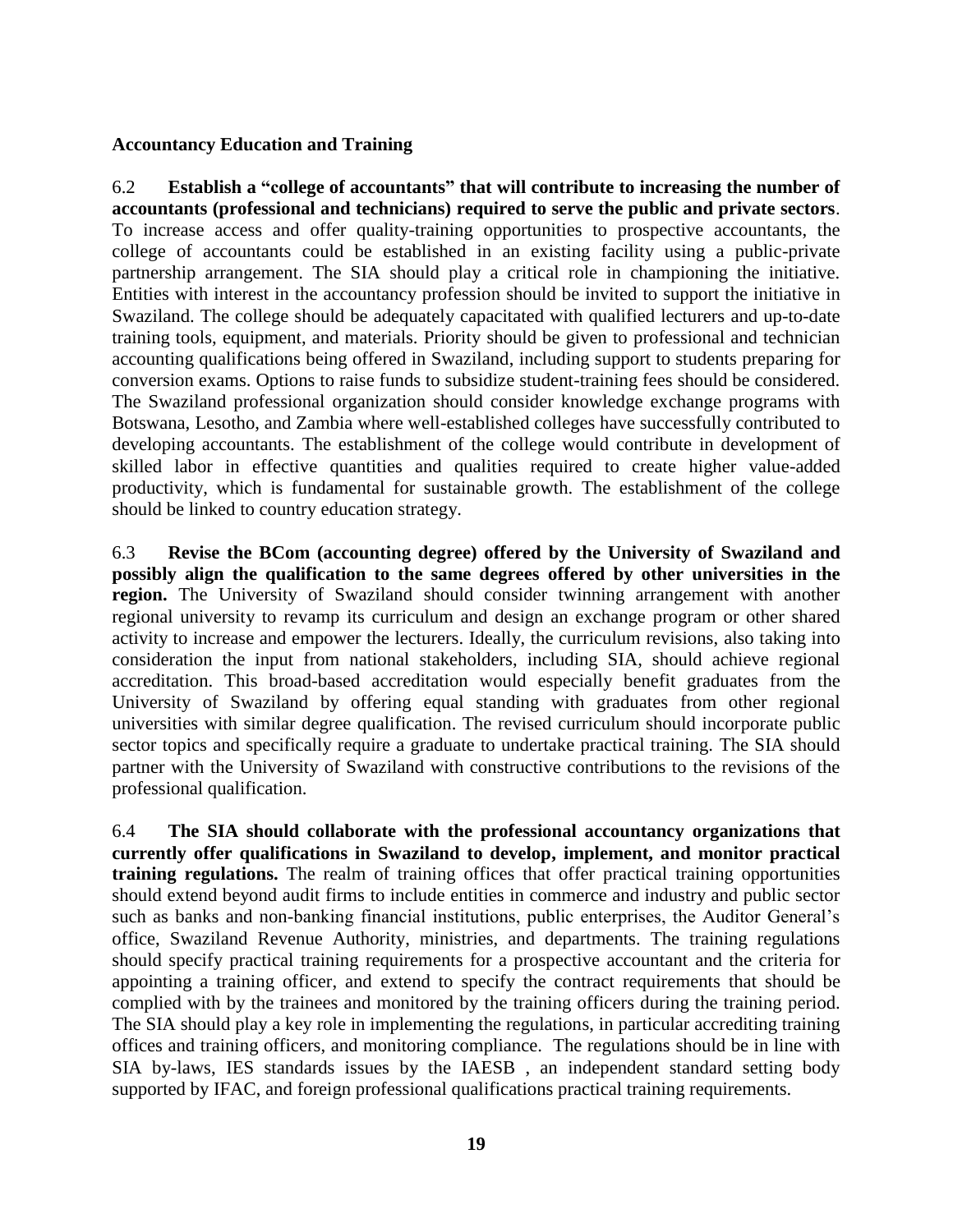6.5 **The SIA should initiate a strategic reform to increase and support candidates sitting for conversion exams in order to increase the number of practicing auditors in the country.**  The strategic plan should include designing a communication plan to encourage more chartered accountants to sit for the conversion exams. The plan should support candidates by providing them with study materials and guides; partner with the proposed college of accountants or existing training providers to offer study support to the candidates; and change policy to allow non-resident Swazis to sit for conversion exams. If the curriculum for the conversion exam requires revision, then the appropriate changes should be implemented. When the pass rate on the conversion exams improves, SIA should then consider offering the examination twice per year to help increase the numbers of auditors in the country. The SIA should also explore how the ACCA curriculum and exams might include Swaziland company law and income tax law. Whatever optional considerations are taken to improve the pass rate, the quality of the conversion exams curriculum should not be compromised.

6.6 **All training providers of accountancy-related courses should be accredited, ideally by the SIA.** Regulations — presumably endorsed by the Government — should be developed setting out criteria by which each training provider must comply with to ensure provision of quality accountancy training. The regulations should specify the institution that would accredit and monitor training providers and the sanctions that should be imposed for noncompliance. Ideally, the regulations should mandate SIA to implement and monitor compliance with the regulation, including accrediting the training providers.

#### **Professional Accountancy Organization**

6.7 **SIA should develop a strategic plan that stipulate short-to-long term objectives and activities aimed at ensuring that it achieves its legislative mandate and meets the requirements of the IFAC-issued Statements of Membership Obligation.** SIA should develop its SMO Action Plan in parallel of its strategy. The SIA should collaborate with other stakeholders in the country and region such as the Pan African Federation of Accountants to fulfill its IFAC membership obligations. Such collaboration should form part of the activities in the SIA strategic plan. The activities should focus on creating value for SIA members and increasing membership and services to the members and public. The development of the strategic plan should reference the challenges developed as part of the IFAC Member Body Compliance Program. The SIA should seek input from the IFAC Member Body Development Department. The strategic plan must address all SIA mandates with specific emphasis on membership value — services and products — and broadening the revenue base in order to achieve financial sustainability. At a minimum, the service and product offering should include conducting seminars and developing technical guidelines on the implementation of IFRS, IFRS for SMEs, IPSAS, ISA, International Education Standards, and the IESBACode of Ethics for Professional Accountants. Such products will create and broaden CPD opportunities for members and increase access to up-to-date professional material. A communication pillar should form part of the strategy plan. In addition, the SIA should renegotiate existing financial-related agreements with AAT, ACCA, and other professional bodies to which it offers services with the aim of increasing its fees and at the same time request the organizations to increase support toward strengthening the accountancy profession in Swaziland. Based on the proposed SMO strategic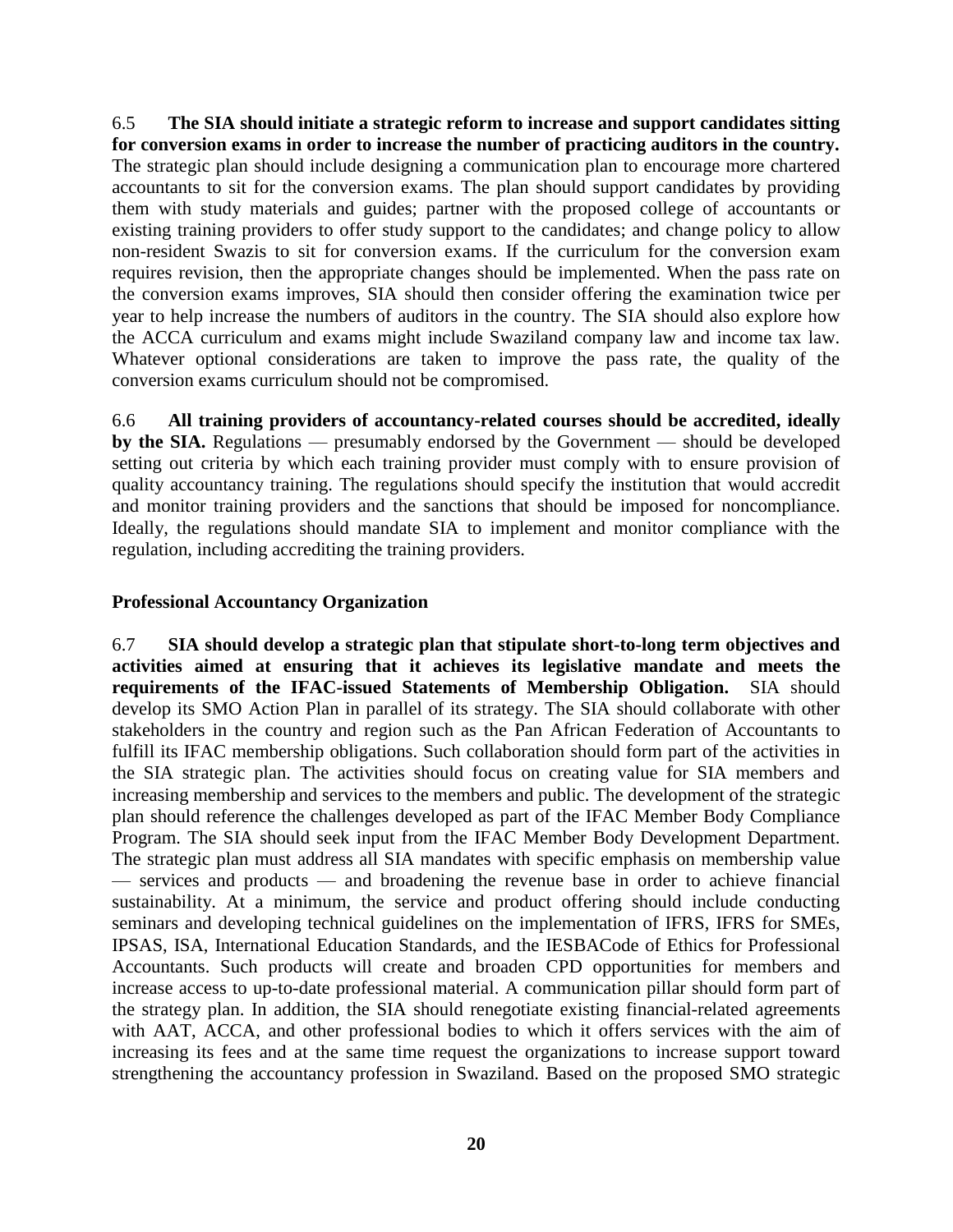plan, the ROSC team summarized in Table 5 the policy recommendations to address each membership obligation.

6.8 **Strengthen the SIA secretariat**. Design a suitable secretariat structure with adequate departments and staffing necessary to meet SIA obligations. At a minimum, the structure should include departments and positions of managers/directors responsible for technical services; standards-setting; education and training; and monitoring and enforcement of continuing professional development, financial statements review, and audit quality review. The recruitment of managers will be dependent on availability of funds. The SIA should develop the tools and methodology to conduct audit quality and financial statement reviews, discipline procedures, and other professional mandates. The SIA should consider partnering with another IFAC-member body to develop necessary capacity.

6.9 **Design a governance structure for SIA.** Establish appropriate and well-represented committee structures that include education, investigation and disciplinary, and technical (accounting standards-setting, auditing standards-setting, taxation, audit practice review and financial statements monitoring). The active committees should be well constituted with suitably qualified and representative members. Ideally, a member of the legal profession should chair the investigation and disciplinary committee — responsible for investigations and sanctions — to enhance the independence of the process and coordinate with the requirements of SMO 6, Investigation and Discipline. Terms of reference should be developed for each committee. The SIA should also assess whether the current Council structure is suitable. In developing the governance structure, SIA should refer to the current version of "Good Practice Guide on Establishing and Developing a Professional Accountancy Body" issued by the IFAC Professional Accountancy Organization Development Committee. Training opportunities, orientations, and updates should be readily available to the Council and committee members to support them in fulfilling their roles.

#### **Statutory reporting framework**

**6.11** 6.10 Revise the Companies Act to provide for standards-setting and compliance. The Companies Act should be revised to provide for the entity/institution that is responsible for (a) setting accounting and auditing standards and prescribing the applicable financial reporting standards (reporting frameworks) for different categories of entities, and (b) reviewing compliance with standards. The standards-setting role should ideally be designated to SIA. Table 6 summarizes a workable scenario for prescribing the applicable framework. Generally, all public interest entities as defined should apply IFRS. The other categories of companies, depending on size, should be required to apply either IFRS for SMEs or other financial reporting guidelines. The definition of public interest entity, which should take into account the specific circumstances of Swaziland, should be broad and adaptable to avoid frequent changes. It should include both qualitative and quantitative parameters. The requirements must meet those of all regulators in Swaziland, including the recently established Swaziland Revenue Authority. The Act should also specify the institution that will review whether the entities are complying with the required stipulated financial reporting framework. These developments will result in a unique financial reporting framework that is commensurate with an entity's size, public responsibilities, and other circumstances. This will lead to high levels of compliance and improved quality of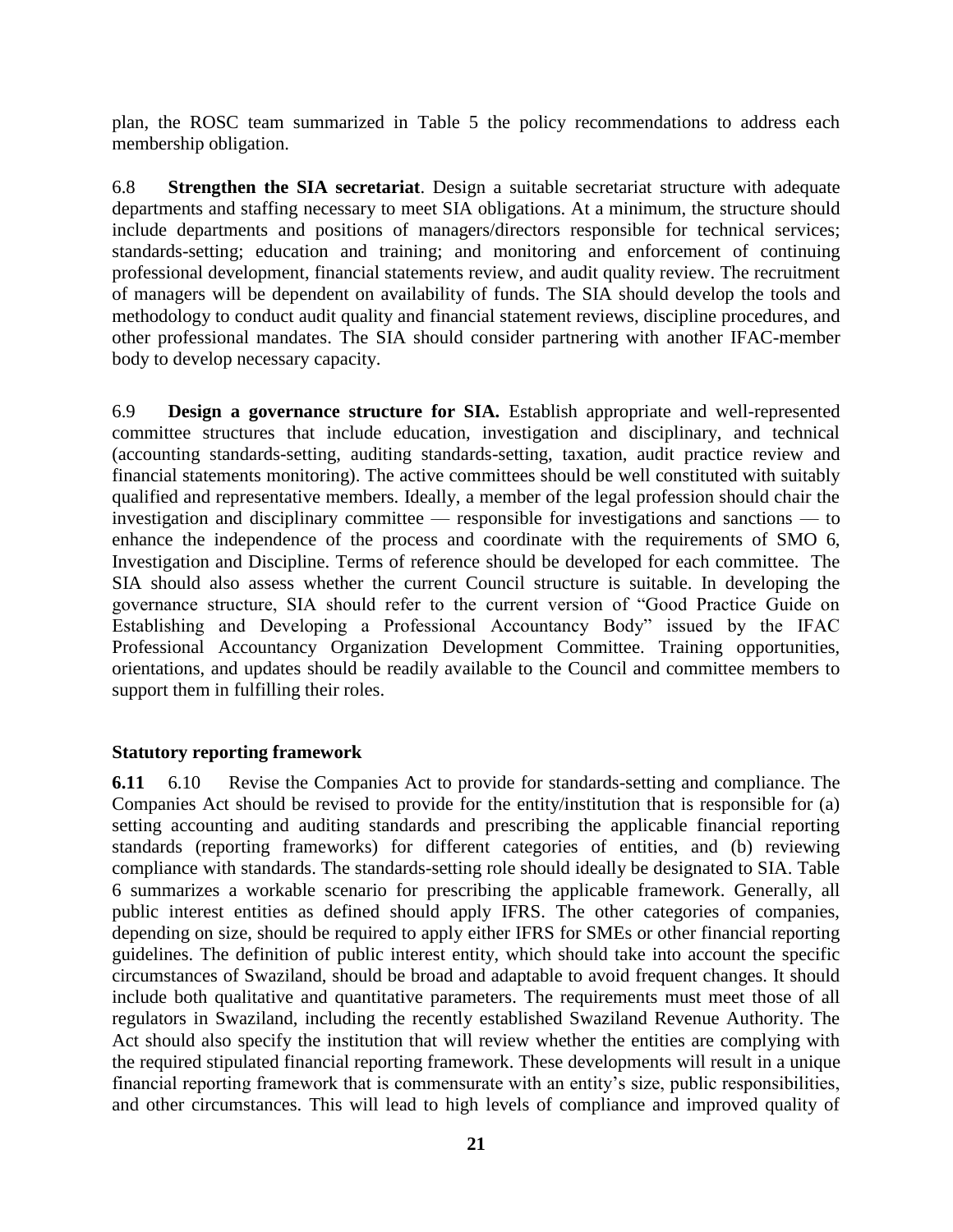financial reporting useful to a wide range of users of financial statements, including investors, lenders, and revenue authorities. **Amend Companies Act and related regulations of references to Swaziland Financial Reporting Standards.** The Companies Act and related regulations should be amended to delete references to "Swaziland Financial Reporting Standards," which do not exist, $^{25}$  and require private companies that meet definition of a public interest enterprise to issue audited financial statement prepared in line with financial reporting framework legislated by the standards-setter as proposed in the revised Companies Act. All private companies that fall within the definition of public interest entities should also be required to appoint auditors. Under current laws, these entities may choose not to appoint an auditor if they have less than 5 shareholders and share capital not exceeding E50,000 (US \$ 6,700).

|                                           |                                                    | -                            |                                                    |
|-------------------------------------------|----------------------------------------------------|------------------------------|----------------------------------------------------|
| <b>Private sector entity</b>              | <b>Accounting and</b><br><b>Auditing framework</b> | <b>Public sector entity</b>  | <b>Accounting and</b><br><b>Auditing framework</b> |
| <b>Public interest entities (include)</b> | <b>IFRS</b>                                        | Large Category A public      | <b>IFRS</b>                                        |
| private limited companies that            |                                                    | enterprises                  |                                                    |
| meet the definition of a public           | <b>ISA</b>                                         |                              | <b>ISA</b>                                         |
| interest entity)                          |                                                    |                              |                                                    |
| Small and medium-size private             | <b>IFRS</b> for SMEs                               | <b>Small and medium-size</b> | <b>IFRS</b> for SMEs                               |
| limited companies and other small         |                                                    | Category A public            |                                                    |
| and medium-size enterprises               | Audit optional. (Where                             | enterprises                  | IFAC Guide to Use of ISA                           |
|                                           | audited, IFAC Guide to Use                         |                              | in the Audit of SMEs                               |
|                                           | of ISA in the Audit of                             |                              |                                                    |
|                                           | SME <sub>s</sub> )                                 |                              |                                                    |
| <b>Micro-entities</b>                     | Micro-entity financial                             |                              |                                                    |
|                                           | reporting framework (to be                         |                              |                                                    |
|                                           | $developed)*$                                      |                              |                                                    |

**Table 6. Proposed Reporting Frameworks**

\* Applicable to small owner-managed enterprises that have few or no employees. The framework should be a simplified accruals-based accounting

system closely linked to cash transactions and tax accounting.

**6.12 Revise legislation and regulations relating to financial institutions, insurance companies, and retirement funds to require issuance of reviewed interim financial statements and to ensure there are no contradictions among the various legal stipulations.** To enhance accountability, financial institutions, insurance companies and retirement funds should be required to issue interim financial statements that are reviewed by external auditors.

**6.13 Amend legislation and regulations that affect an entity that meets the definition of a public interest entity to require such entities to have an effective audit committee**. The legislation, at a minimum, should specify the role and membership of the committee.

**6.14 Amend the Accountants Act that regulates the SIA to require all accountancy service providers to be registered with the SIA**. Every person providing or intending to provide accounting services to the public in Swaziland must be a registered accountant with the SIA and be subject to its regulations.

 $\overline{a}$  $25$  As confirmed by SIA.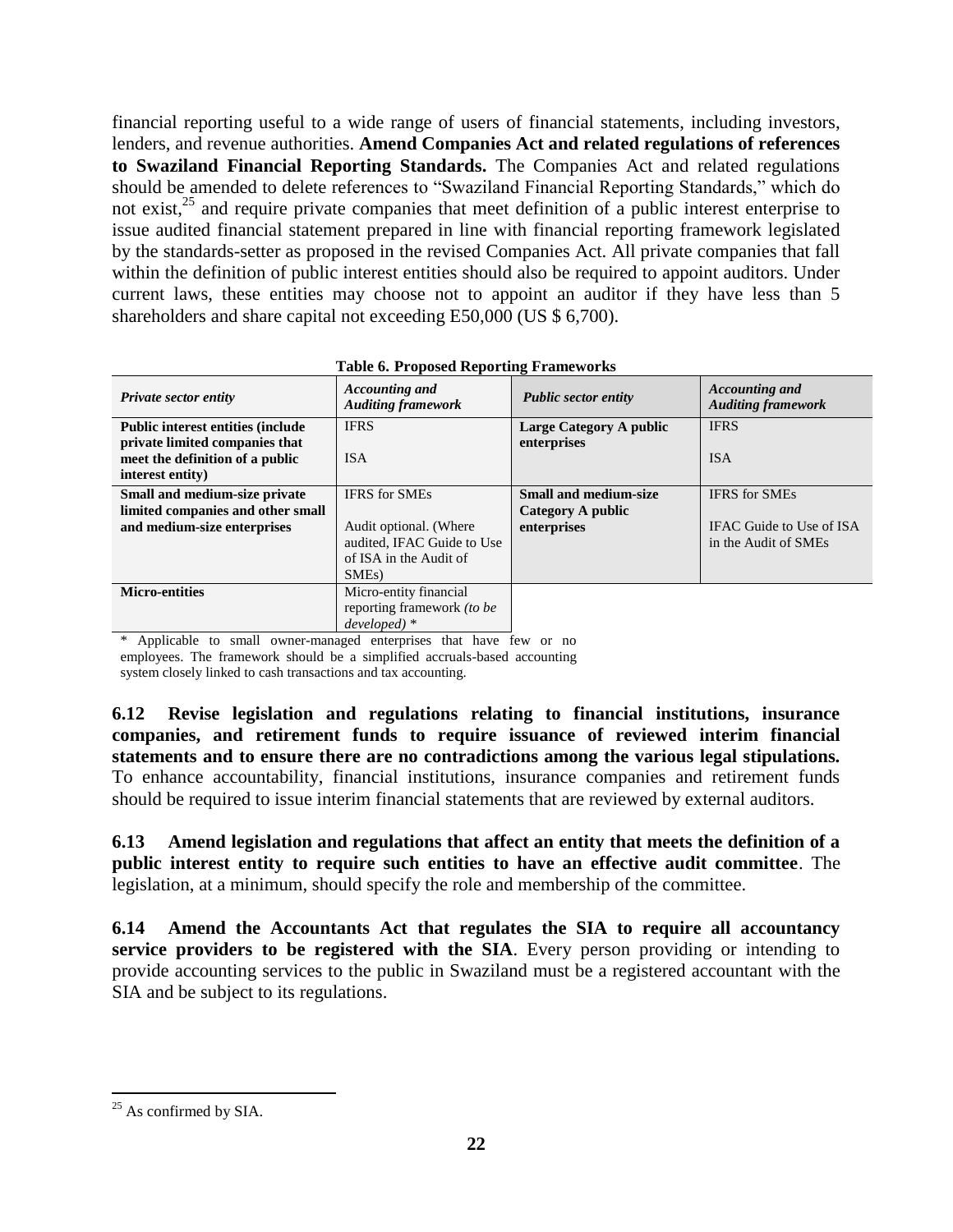| <b>SMO</b>                                                                                                                                                                                                                                                                                                                                                                                                                                                                                | Current level of responsibility*<br>(Applicability framework)                                                                            |                                                                     |             |                                                                                                                                                                                                                                                                                                                                                                                                                                                                                                                                                                                                                                                                                                                                                                                                                                                                                                                                                                                                                                                               |
|-------------------------------------------------------------------------------------------------------------------------------------------------------------------------------------------------------------------------------------------------------------------------------------------------------------------------------------------------------------------------------------------------------------------------------------------------------------------------------------------|------------------------------------------------------------------------------------------------------------------------------------------|---------------------------------------------------------------------|-------------|---------------------------------------------------------------------------------------------------------------------------------------------------------------------------------------------------------------------------------------------------------------------------------------------------------------------------------------------------------------------------------------------------------------------------------------------------------------------------------------------------------------------------------------------------------------------------------------------------------------------------------------------------------------------------------------------------------------------------------------------------------------------------------------------------------------------------------------------------------------------------------------------------------------------------------------------------------------------------------------------------------------------------------------------------------------|
| <b>Current status</b>                                                                                                                                                                                                                                                                                                                                                                                                                                                                     | <b>Direct</b>                                                                                                                            | <b>Shared</b>                                                       | <b>None</b> | <b>Policy recommendations</b>                                                                                                                                                                                                                                                                                                                                                                                                                                                                                                                                                                                                                                                                                                                                                                                                                                                                                                                                                                                                                                 |
| SMO 1, Quality<br><b>Assurance</b><br>SIA contracted its quality<br>assurance responsibility<br>to ACCA                                                                                                                                                                                                                                                                                                                                                                                   | Although reviews are<br>sub-contracted to<br>ACCA, SIA retains<br>direct responsibility in<br>ensuring its members<br>comply with SMO 1. |                                                                     |             | SIA should support its member firms to comply with new and revised<br>ISQC 1 and ISA 220. The ROSC team recommends:<br>• SIA should request ACCA to facilitate a workshop to enlighten all<br>members on quality review requirements with reference to IFAC SMO<br>1: applying ISQC 1 for large practices and the IFAC "Guide to Quality<br>Control for SMPs" and systemic common findings of past reviews.<br>• SIA should develop an ISQC 1-based manual that can be shared with<br>audit firms.<br>• SIA should develop an audit file template for use by the firms.<br>• SIA should develop other tools that would support the firms to address<br>systemic findings identified in past reviews.<br>• ACCA should support SIA in developing various tools during the audit<br>quality review contract period.                                                                                                                                                                                                                                             |
| SMO 2, International<br><b>Education Standards</b><br>SIA is currently not<br>responsible for running<br>any courses or<br>examinations, but it<br>retains its responsibility<br>for ensuring education<br>and training meet IFAC<br>Education Standards.<br>SMO 3, International<br><b>Standards, Related</b><br><b>Practice Statements, and</b><br><b>Other Papers from</b><br><b>IAASB</b><br>SIA does not have<br>adequate adoption and<br>implementation processes<br>for standards. |                                                                                                                                          | Shared with<br>university and<br>professional<br>accountancy bodies |             | SIA retains the overall obligation of ensuing that the quality and standard<br>of education at all levels is in line with IFAC international accountancy<br>education standards.<br>• SIA should use best endeavors to improve the quality of accountancy<br>education curriculum at the university. It must also be given powers to<br>accredit accountancy-related training providers.<br>• SIA should establish an effective education committee supported by<br>the technical department once established.<br>• SIA should establish CPD monitoring mechanisms to ensure<br>compliance with the IES requirements.<br>The SIA should be strengthened at secretariat and committee level to<br>enable it to effectively adopt, support, and monitor implementation of ISA<br>on an ongoing basis.<br>SIA should use the IFAC Small and Medium Practices Committee's<br>"Guide to Using International Standards on Auditing in the Audit of<br>Small and Medium-Size Entities" as implementation guidance and include<br>courses on ISAs in the CPD program. |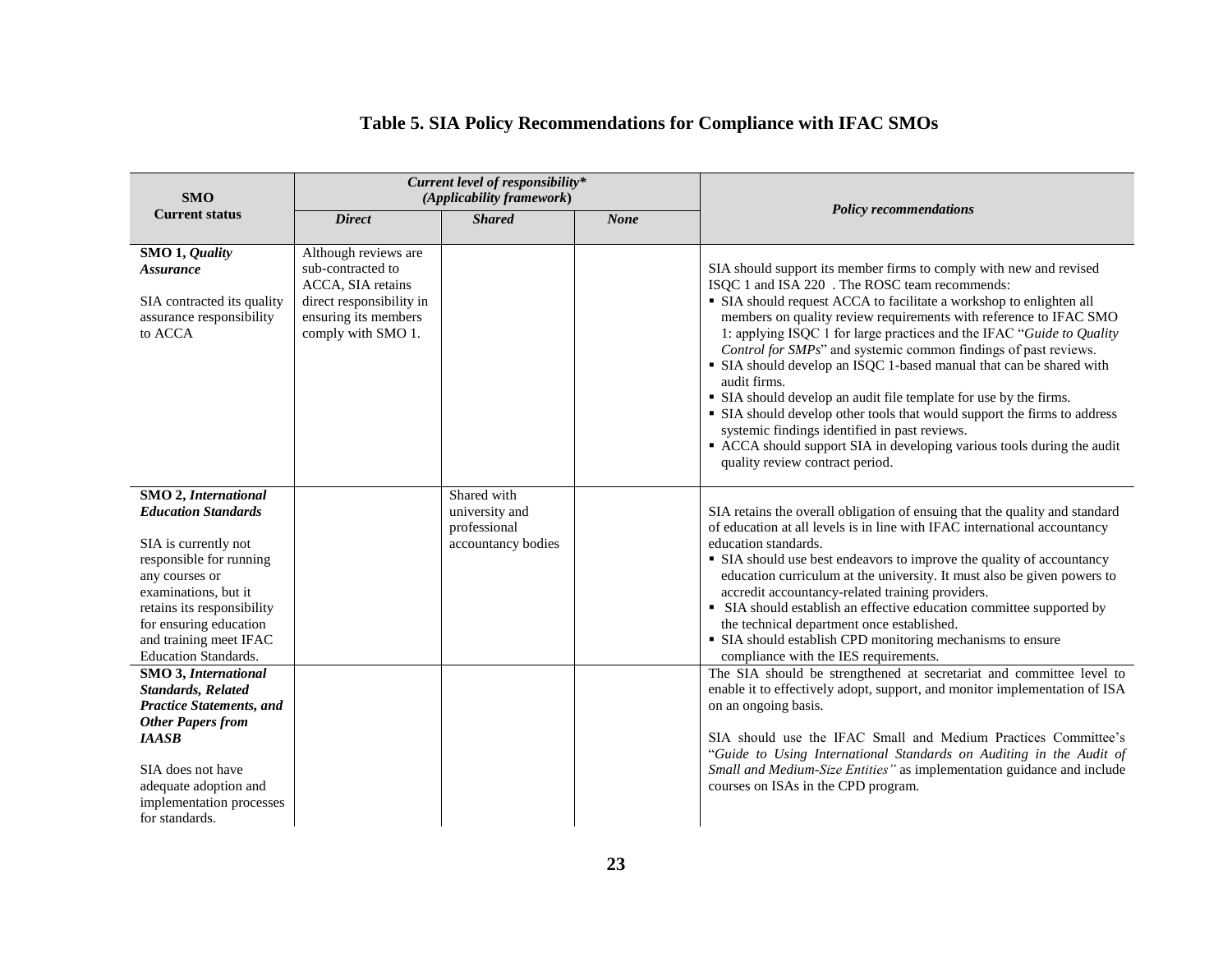| <b>SMO</b>                                                                                                                       | Current level of responsibility*<br>(Applicability framework) |               |             |                                                                                                                                                                                                                                                                                                                                          |
|----------------------------------------------------------------------------------------------------------------------------------|---------------------------------------------------------------|---------------|-------------|------------------------------------------------------------------------------------------------------------------------------------------------------------------------------------------------------------------------------------------------------------------------------------------------------------------------------------------|
| <b>Current status</b>                                                                                                            | <b>Direct</b>                                                 | <b>Shared</b> | <b>None</b> | <b>Policy recommendations</b>                                                                                                                                                                                                                                                                                                            |
| <b>SMO 4, Code of Ethics</b><br>for Professional<br><b>Accountants</b>                                                           |                                                               |               |             | The SIA should be strengthened at secretariat and committee level to<br>enable it to effectively adopt and support implementation of the IESBA<br>Code of Ethics for Professional Accountants.                                                                                                                                           |
| <b>SIA</b><br>have<br>does<br>not<br>adequate adoption and<br>implementation processes<br>for the Code.                          |                                                               |               |             |                                                                                                                                                                                                                                                                                                                                          |
| <b>SMO 5, International</b><br><b>Public Sector</b><br><b>Accounting Standards</b><br>SIA does not have<br>adequate adoption and |                                                               |               |             | Although SIA is currently not involved in carrying out any activities to<br>implement IPSAS, it should use its best endeavors to encourage and<br>support the Ministry of Finance in adopting and implementing public<br>sector accounting standards in order to contribute to improving the quality<br>of government financial reports. |
| implementation processes<br>for the IPSAS.                                                                                       |                                                               |               |             |                                                                                                                                                                                                                                                                                                                                          |
| SMO 6, Investigation &<br><b>Discipline</b>                                                                                      |                                                               |               |             | The SIA should set up committee structures to enable it to investigate and<br>discipline its members in line with IFAC SMO requirements and the<br>Accountants Act 1985 and the Accountants Act (Amendment) Bill 2010.                                                                                                                   |
| Records dating back to<br>2007 show that no<br>member has been<br>sanctioned or disciplined.                                     |                                                               |               |             | In addition, SIA should raise its members and the public awareness of the<br>investigation and discipline mechanisms so that cases they wish to raise<br>can be forwarded to the disciplinary committee.                                                                                                                                 |
| <b>SMO 7, International</b><br><b>Financial Reporting</b><br><b>Standards</b>                                                    |                                                               |               |             | SIA should be strengthened at secretariat and committee level to enable it<br>to effectively adopt and support implementation of IFRS and IFRS for<br>SMEs; particularly by issuing tools and guidance and offering training<br>opportunities on an ongoing basis as needed to assist the members in                                     |
| SIA does not have<br>adequate adoption and<br>implementation processes<br>for the standards.                                     |                                                               |               |             | understanding the standards and properly implement them in the course of<br>their activities.                                                                                                                                                                                                                                            |

\* It is possible for an IFAC member body to comply with requirements of an SMO even if other appointed authorities carry out some or all of the functions specified in the SMO. The member body uses best endeavors to encourage those entrusted with such functions to implement them in accordance with the provisions of the SMO and to assist them with implementation when appropriate.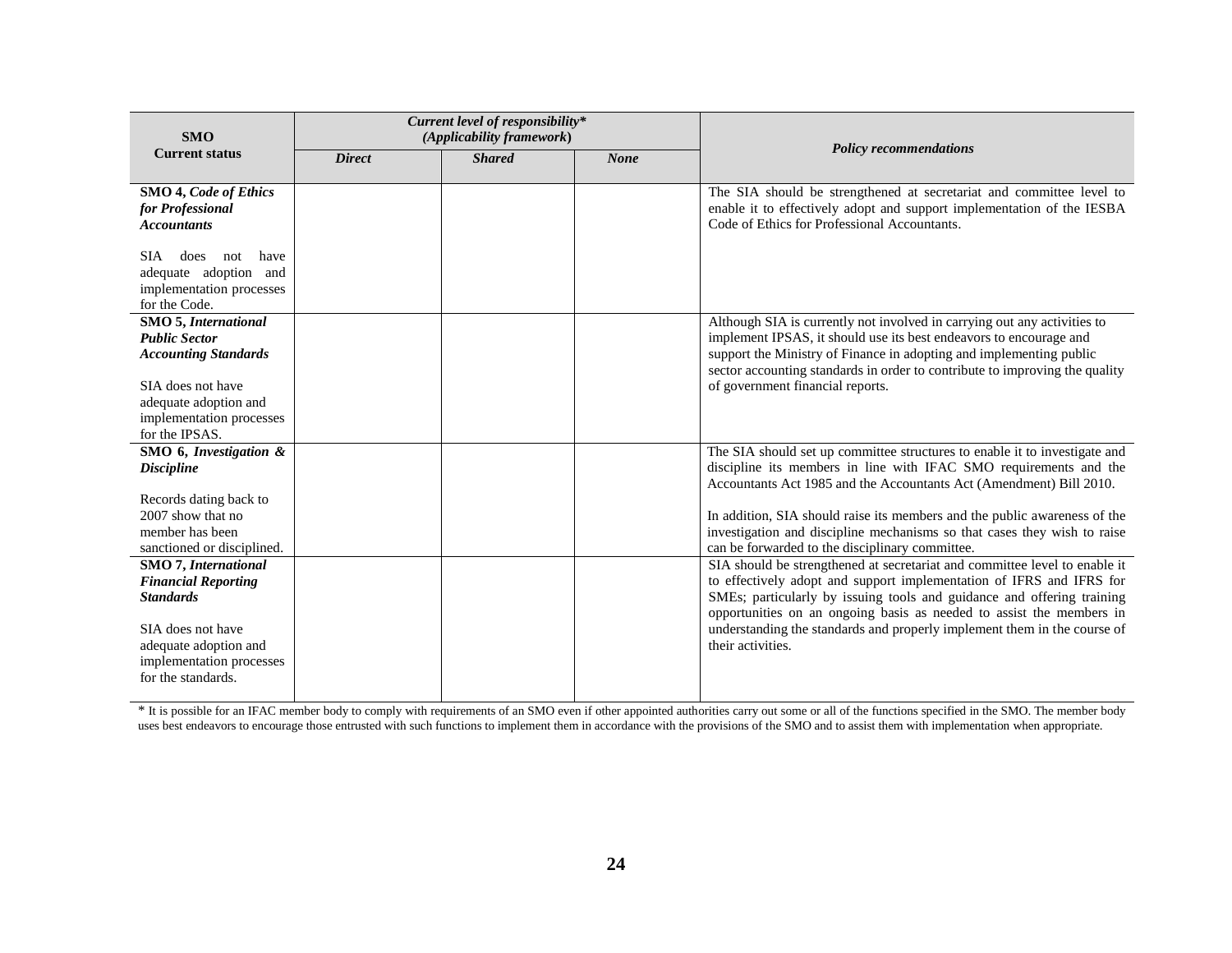#### **Setting accounting and auditing standards**

**6.15 Establish SIA as the standards-setter.** In concert with the recommendation to revise the Companies Act to prescribe SIA ideally as the country standard-setter (accounting, auditing and ethics standards), SIA in this role must set up an appropriate standard-setting infrastructure and issue a circular that specifies the financial reporting frameworks that are to be adopted by different categories of entities. The SIA should establish a standards-setters committee supported by a technical manager in line with the recommendation to revise the design of SIA governance structure. This will enable SIA to carry out all the activities involved in the adoption and implementation of accounting and auditing standards and lead to improvements in financial reporting practices in the country. In addition, SIA should issue a circular on financial reporting frameworks that are to be applied by different entities and especially provide clarity on the entities that should apply IFRS for SMEs.

## **Ensuring Compliance with Accounting and Auditing Standards**

**6.16 Establish a monitoring and enforcement unit within SIA.** The SIA, supported by different partners, should establish a monitoring and enforcement unit to conduct audit quality and financial statement reviews of public interest entities. With adequate capacity, the unit should offer IFRS review services to all regulators in the country through memoranda of understanding. Building technical capacity of each regulator for this purpose would be ideal but may not be feasible and efficient given the shortage of qualified accountants in the country and the size of the economy. Therefore, the ROSC team recommends that the SIA initially establishes a monitoring and enforcement unit with at least 2 technical personnel. Over the following two to three years, SIA should enter into an arrangement with ACCA (currently conducting audit quality reviews) to empower the recruited technical personnel on how to conduct audit quality reviews and financial statement reviews. The initiative would involve supporting the team to develop methodologies and offering them peer-learning opportunities. Once the team is well capacitated, SIA should enter into memoranda of understanding with all regulators to review compliance with IFRS on their behalf and share the findings. Where feasible, the regulators and SIA should collaborate in conducting investigations and imposing sanctions on noncompliant entities (including responsible accountants). The SIA should sanction audit firms who fail audit quality reviews. Overtime, the expertise at SIA should contribute in developing more IFRS and ISA experts who can be employed to serve the regulators. In addition, the SIA internal staff should continue to conduct quality reviews once the contract with ACCA terminates in 2015.

**6.17 Utilize ACCA audit review findings to improve audit quality and enforcement mechanism.** The ACCA audit review findings should be used to improve audit quality and enforcement mechanisms. The SIA should partner with ACCA to host workshops with audit practitioners to share benefits, methodology, and common findings from present and past quality reviews. In addition, SIA and ACCA should develop tools/products such as an audit quality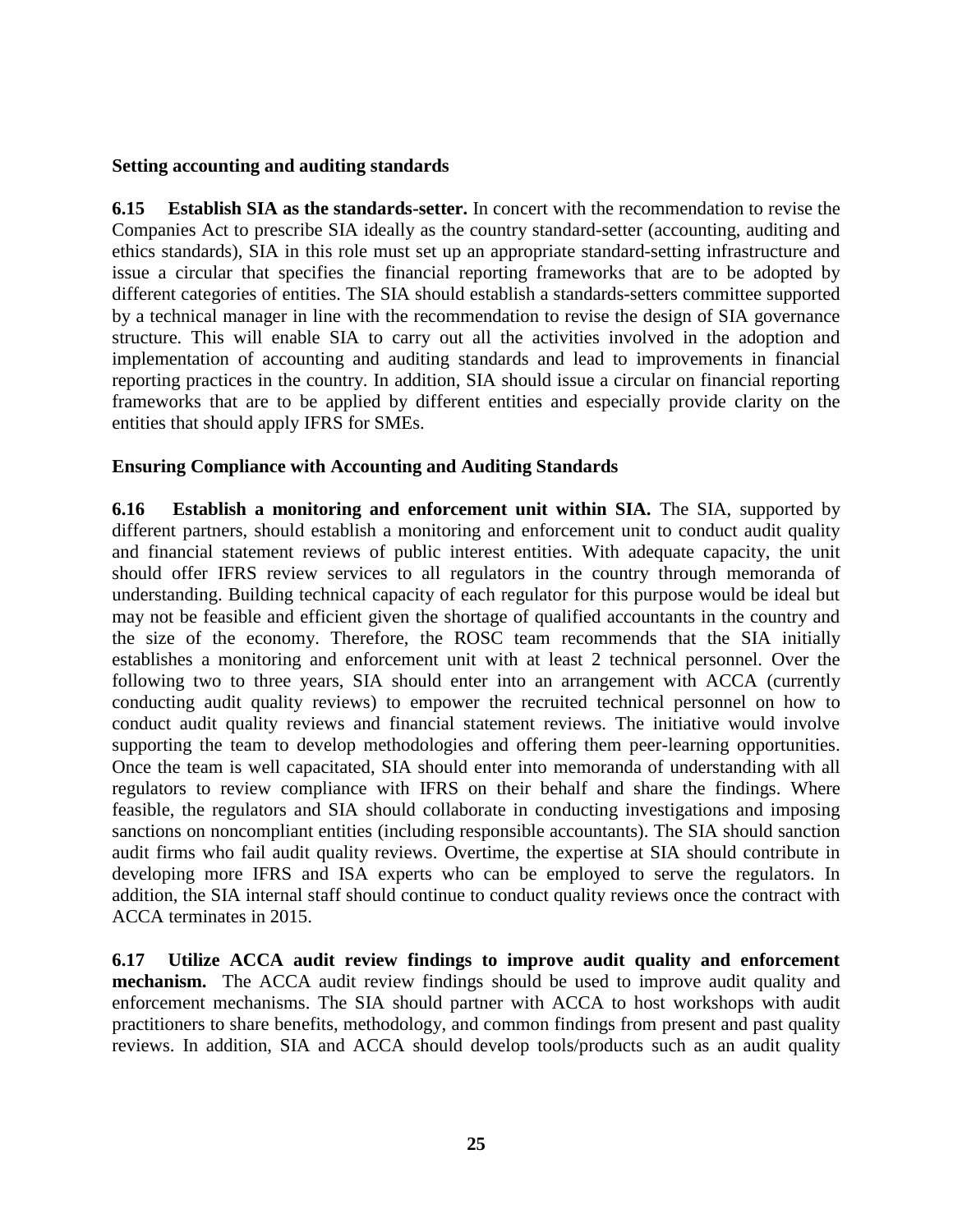manual and conduct training that is available to the audit firms. The SIA should disseminate IFAC publications on audit quality and audit performance.<sup>26</sup>

**6.18 Build capacity for interpreting financial reporting standards.** The SIA, regulators, and Swaziland Revenue Authority should collaborate to offer capacity-building initiatives on financial reporting standards and interpretation of financial statements. The SIA should engage in capacity-building initiatives with different stakeholders to develop more financial statement experts. Such activities should include CPD opportunities with focus on the different technical standards and providing guidance that would support members to implement the standards successfully. The initiatives will support the regulators and the Swaziland Revenue Authority to develop appropriate technical resources that will effectively perform the compliance and monitoring roles.

**6.19 Conduct a definitive study to determine the actual level of demand for accountants and auditors in Swaziland.** The SIA should facilitate a study to determine the gap between the demand for required accountants and technicians and the availability of qualified accountants and auditors. The research study would assist in determining the current shortfall of qualified professional and technicians required to serve both the private and public sectors. The information will assist in designing appropriate strategy of developing more accountants for the country.

<sup>26</sup> ISQC 1, *Quality Control for Firms that Perform Audits and reviews of Financial Statements and Other Assurance and Related Services Engagements*; "Guide to Quality Control for Small and Medium-Size Practices"; "Guide to Use of ISA in the Audit of SMEs"; ISA 220, *Quality Control for an Audit of Financial Statements*.